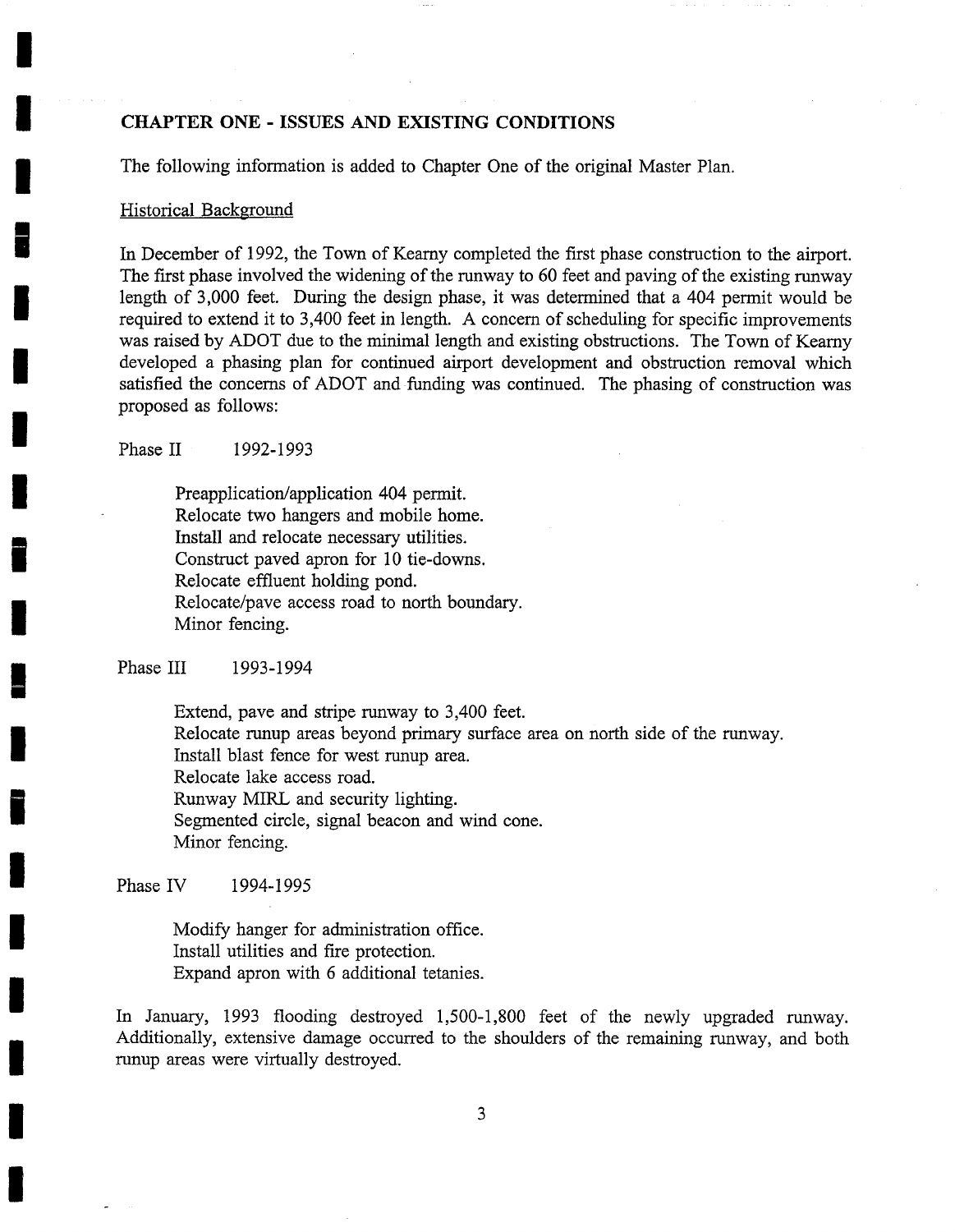Including the damage to the airport, damage was sustained to the existing flood protection dike, the dikes of the sewage treatment and holding ponds, recreation lake and campground in the floods of 1993. The Federal Emergency Management Agency (FEMA) and the Arizona Department of Emergency Management Services (ADEM) had reviewed the damage sustained by these floods and determined that \$1.02 million dollars would be required to restore all facilities, except the flood dike, to their pre-flood condition. A breakdown of the damage survey reports is shown in Table 1.

**I** 

**I** 

**I** 

**I** 

**I** 

Shortly after the flood water had receded, the Town contracted with the Soils Conservation Service to restore the existing flood protection dike which relocated the dike at the east end of the runway. The dike at its current height and location restricts the usable runway length and will require the threshold to be displaced 200 feet to meet FAA safety requirements. Therefore, only 2,800 feet of usable length would be available for landing from either direction on the runway. The takeoff length of 3,000 feet would not change. This encroachment provides a substandard length for a Basic Utility - Stage I Airport.

With the encroachment of the dike into the runway clear zone and proposed extension area, concern was expressed by the Town, ADOT and FEMA as to the process of reconstruction of the Town facilities. FEMA, in conjunction with the Arizona Department of Transportation, agreed to jointly fund a report which would analyze the existing facilities and propose the methods for restoration which would meet pre-flood conditions and current regulation requirements. Additionally, the report was required to provide flood protection alternatives for the site.

The Flood Hazard Mitigation and Facility Plan was prepared by Willdan Associates in March of 1994 and outlined three alternatives for reconstruction. These alternatives and preliminary cost estimates are attached. Due to the extensive nature of construction within the facility site, it was determined that an environmental assessment was necessary to clear the site of environmental concerns. The Environmental Assessment was prepared by the Federal Emergency Management. Both documents recommended Alternative Three as the preferred alternative. Design has begun on this alternative, and the revision to the Master Plan is considered as a part of the reconstruction.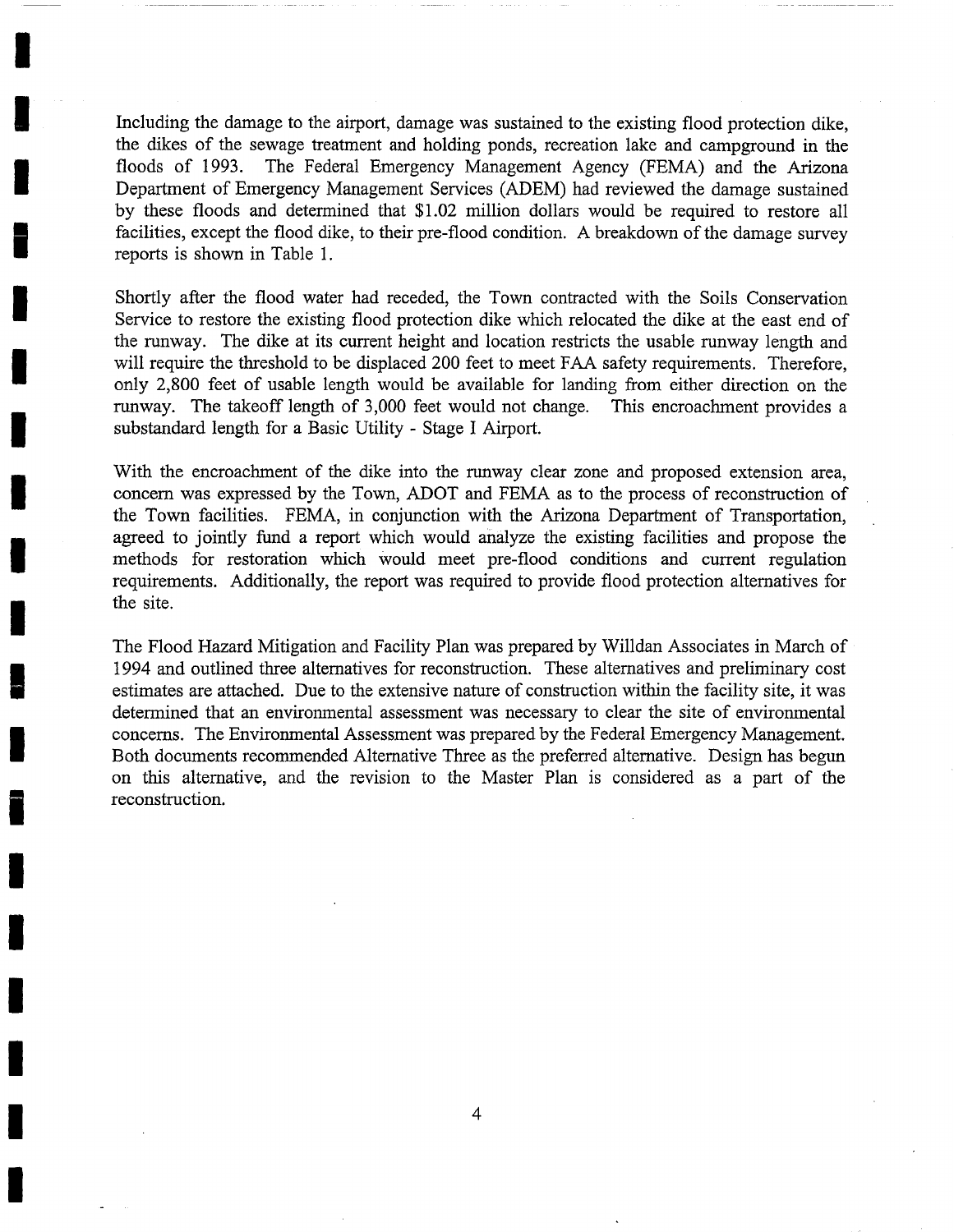#### **TABLE 1**

 $\sim$   $\sim$ 

#### **• . KEARNY FEMA FUNDS ............. DAMAGE SURVEY REPORT BREAKDOWN**

#### DEBRIS REMOVAL FROM CAMPGROUND

 $\alpha$  ,  $\alpha$  ,  $\beta$  ,  $\beta$  ,  $\alpha$  ,  $\beta$ 

**I** 

 $\mathcal{L}_{\text{max}}$  , and

**I** 

**|** 

**I** 

**I** 

**!** 

**I** 

**i** 

**I** 

**I** 

**I** 

**ii** 

**I** 

**I** 

**I** 

**I** 

**I** 

**I** 

| ABC                                  | CY        | 311          | \$14.40 | \$4,478.40   |
|--------------------------------------|-----------|--------------|---------|--------------|
| <b>DEBRIS</b>                        | CY        | 36111        | \$2.65  | \$95,694.15  |
|                                      |           |              | TOTAL   | \$100,172.55 |
|                                      |           |              |         |              |
| REPAIR WATER TREATMENT POND #1 AND 2 |           |              |         |              |
|                                      |           |              |         |              |
| PUMP HOUSE                           | SF        | 140          | 8       | \$1,120.00   |
| <b>ELECTRICAL</b>                    | LS        | 1            | 450     | \$450.00     |
| SPECIAL 6' CHAIN LINK                | LF        | 3520         | 8       | \$28,160.00  |
| 10' CHAIN LINK GATES                 | EA        | 2            | 370     | \$740.00     |
| PVC WATER LINE                       | LF        | 650          | 3       | \$1,950.00   |
| <b>SEWER PIPE</b>                    | LF        | 660          | 21      | \$13,860.00  |
| MATERIALS                            | LS        | 1            | 3976    | \$3,976.00   |
| <b>SUPPLIES</b>                      | LS        | ı            | 4828    | \$4,828.00   |
|                                      |           |              |         |              |
| <b>DEBRIS</b>                        | <b>CY</b> | 740          | 1.75    | \$1,295.00   |
|                                      |           |              | TOTAL   | \$56,379.00  |
|                                      |           |              |         |              |
| REPAIR WATER TREATMENT POND #3       |           |              |         |              |
|                                      |           |              |         |              |
| DEBRIS                               | CY        | 33333        | 1.75    | \$58,332.75  |
| FILL                                 | CY        | 893          | 15.75   | \$14.064.75  |
|                                      |           |              | TOTAL   | \$72,397.50  |
|                                      |           |              |         |              |
| REPAIR ACCESS ROAD                   |           |              |         |              |
|                                      |           |              |         |              |
| AC 2" DEPTH                          | TON       | 425          | 44      | \$18,700.00  |
| ABC                                  | <b>CY</b> | 442          | 14.4    | \$6,364.80   |
| DEBRIS                               | <b>CY</b> | 6637         | 1.75    | \$11,614.75  |
|                                      |           |              | TOTAL   | \$36,679.55  |
|                                      |           |              |         |              |
| REPAIR AND CLEANOUT LAKE             |           |              |         |              |
|                                      |           |              |         |              |
| <b>DEBRIS</b>                        | CY        | 232320       | 1.75    | \$406,560.00 |
| FILL                                 | CY        | 4100         | 3.95    | \$16,195.00  |
| AERATOR                              | $LS$ .    |              | 3527    | \$3,527.00   |
|                                      |           | 1            |         |              |
| SPECIAL FISH                         | LS        | 1            | 1579    | \$1,579.00   |
| <b>LAKE LINER</b>                    | CY        | 3327         | 20      | \$66,540.00  |
| <b>BRIDGE REPAIR</b>                 | LS        | 1            | 500     | \$500.00     |
| PVC. DRAIN                           | LF        | 200          | 3       | \$600.00     |
| <b>LANDSCAPING REPAIR</b>            | LS        | 1            | 0       | \$0.00       |
|                                      |           | TOTAL        |         | \$495,501.00 |
|                                      |           |              |         |              |
| RUNWAY RECONSTRUCTION                |           |              |         |              |
|                                      |           |              |         |              |
| AC 2"                                | TON       | 2512         | 44      | \$110,528.00 |
| PRIME COAT                           | TON       | 39           | 228     | \$8,892.00   |
| 6" ABC                               | CY        | 2630         | 14.4    | \$37,872.00  |
| 4 STRAND BARB FENCE                  | LF        | 5412         | 3       | \$16,236.00  |
| 24' DOUBLE CHAIN LINK FENCE          | EA        | 1            | 1100    | \$1,100.00   |
| HERBICIDE                            | LS        | 1            | 1000    | \$1,000.00   |
| PAINTING                             | LS        | 1            | 2500    | \$2,500.00   |
| <b>DEBRIS</b>                        | CY        | 32410        | 1.75    | \$56,717.50  |
| ENGINEERING AND INSPECTION           | LS        |              | 19300   |              |
|                                      |           | 1            |         | \$19,300.00  |
|                                      |           | <b>TOTAL</b> |         | \$254,145.50 |

DAMAGE SURVEY REPORT TOTAL \$1,015,275.10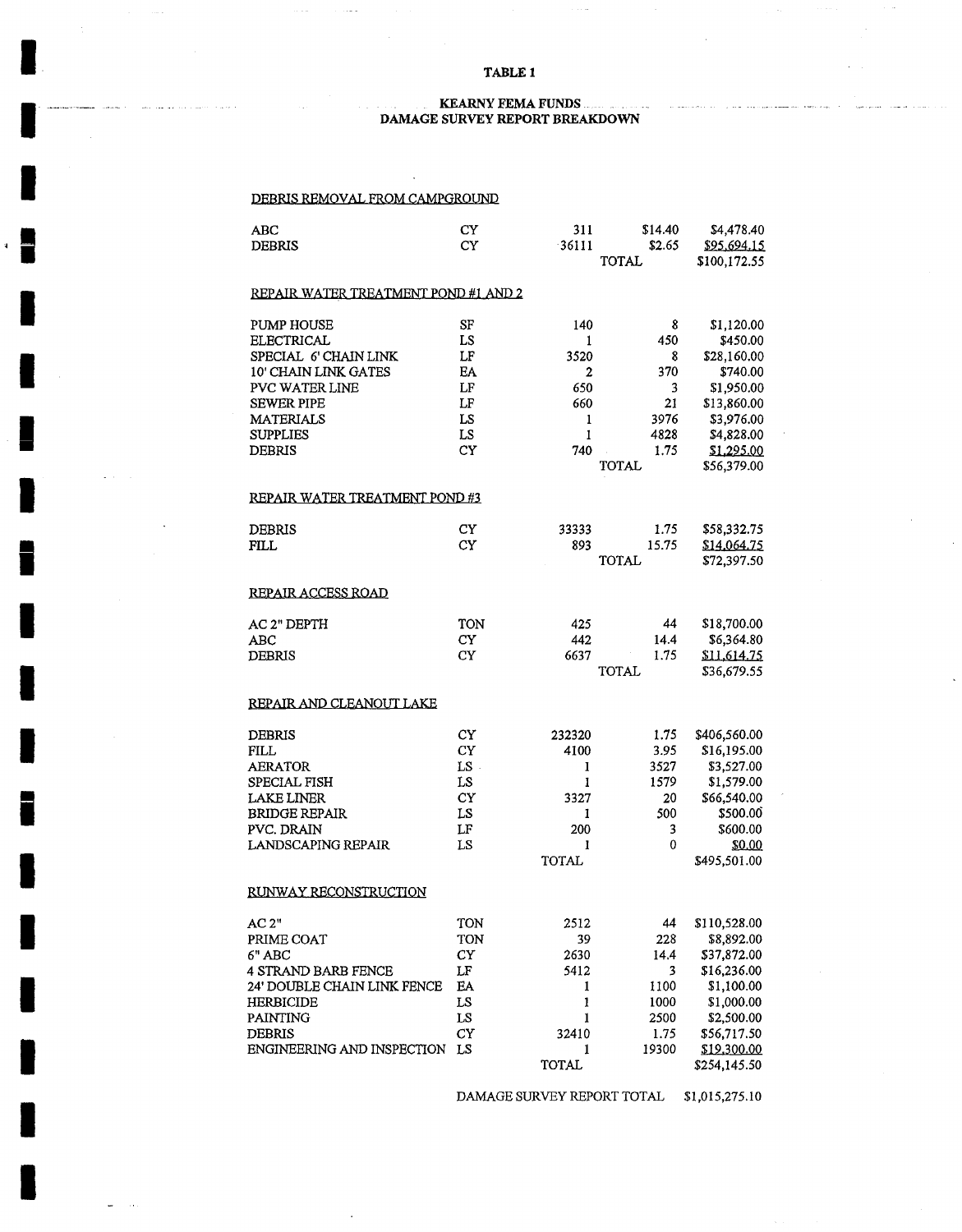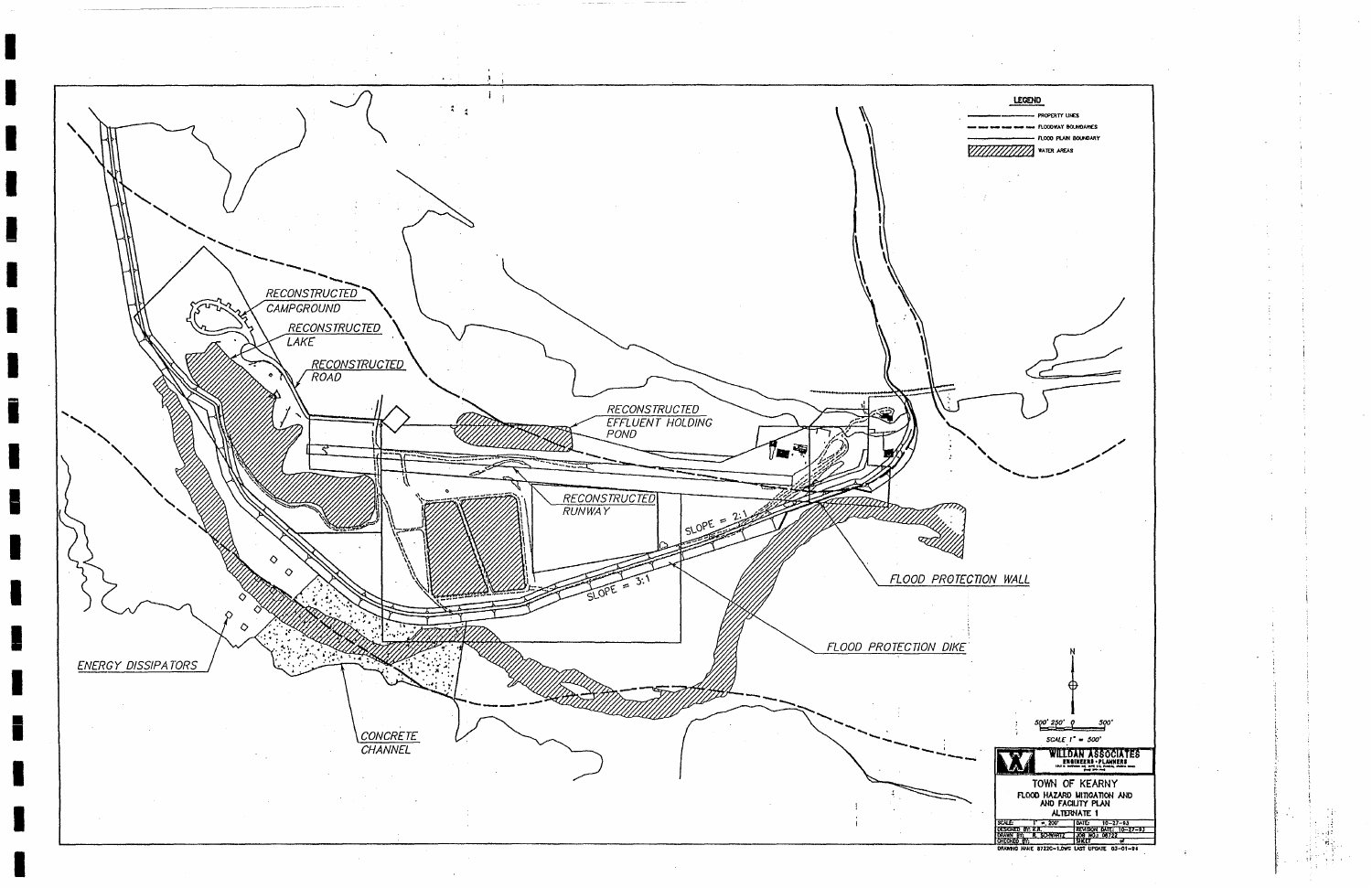# TOWN OF KEARNY FLOOD HAZARD MITIGATION AND FACILITY PLAN ALTERNATIVE 1 - RECONSTRUCTION **Cost Estimate**

|    |                                                                                    | Units                  | <b>Quantity</b> | Cost/Unit        | Total                                  |
|----|------------------------------------------------------------------------------------|------------------------|-----------------|------------------|----------------------------------------|
|    | WASTEWATER TREATMENT PLANT                                                         |                        |                 |                  |                                        |
|    | RECONSTRUCTION OF EFFLUENT HOLDING POND                                            |                        |                 |                  |                                        |
|    | Debris Removal<br>Dike repair<br><b>Item Total Construction Costs</b>              | <b>CY</b><br><b>CY</b> | 12,000<br>1,000 | \$1.75<br>\$5.00 | \$21,000<br><u>\$5,000</u><br>\$26,000 |
| 2. | ENGINEERING FEES                                                                   |                        |                 |                  |                                        |
|    | Design<br><b>Construction Administration</b><br><b>Item Total Engineering Fees</b> |                        |                 |                  | \$5,000<br>\$2,600<br>\$7,600          |
| 3. | CONTINGENCY (15%)                                                                  |                        |                 |                  | S5,040                                 |
|    | <b>Item Total Costs</b>                                                            |                        |                 |                  | \$38,640                               |

 $\overline{\mathbb{C}}$  .  $\overline{\mathbb{C}}$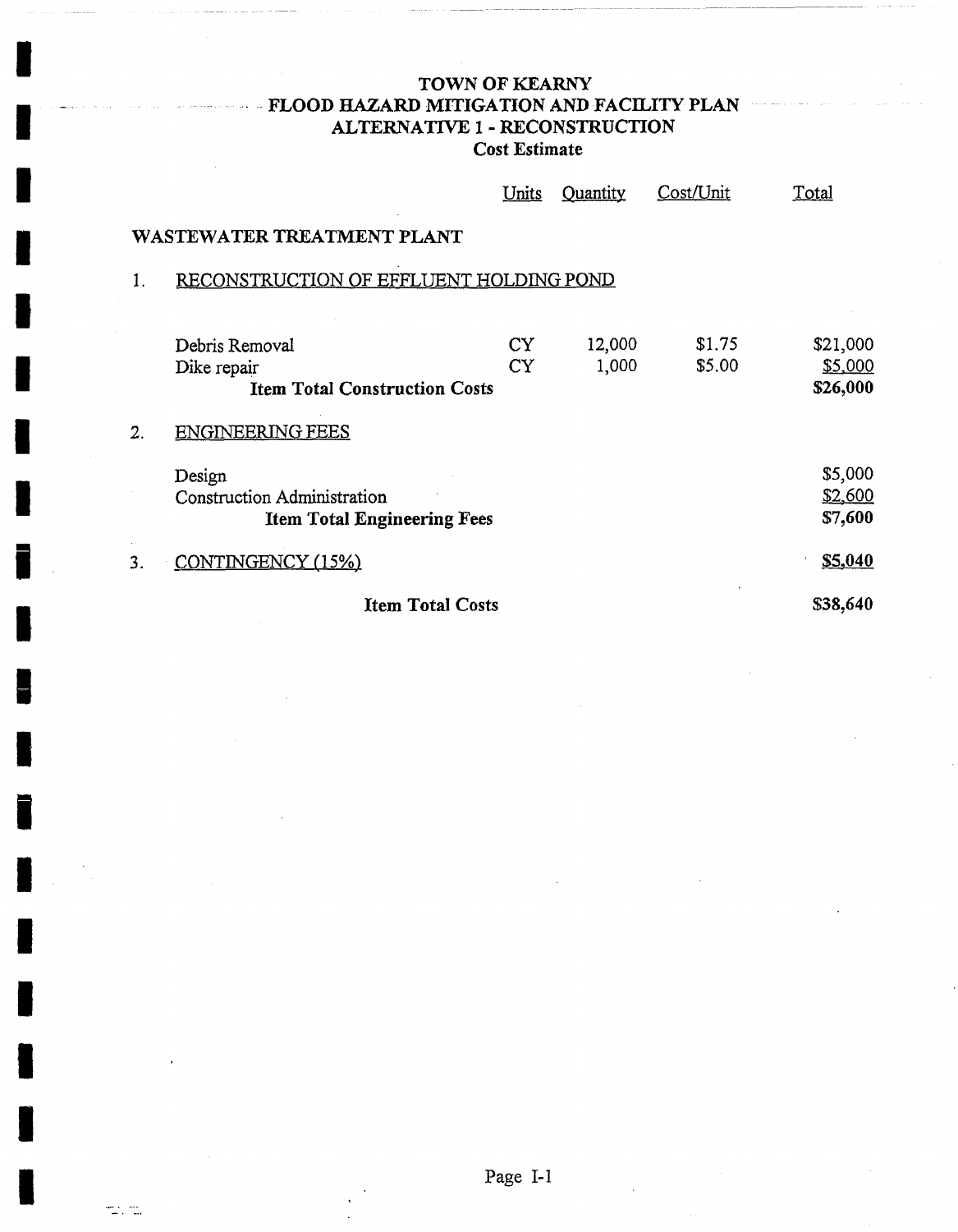# **TOWN OF KEARNY FLOOD HAZARD MITIGATION AND FACILITY PLAN ........................... ALTERNATIVE 1 - RECONSTRUCTION Cost Estimate**

**!** 

**!** 

**!** 

 $\sim$ ÷.

**| "** 

|      |                                                                                                                                                                                                                             | <u>Units</u>                                                                               | Quantity                                                           | Cost/Unit                                                                                                                   | Total                                                                                                                                 |
|------|-----------------------------------------------------------------------------------------------------------------------------------------------------------------------------------------------------------------------------|--------------------------------------------------------------------------------------------|--------------------------------------------------------------------|-----------------------------------------------------------------------------------------------------------------------------|---------------------------------------------------------------------------------------------------------------------------------------|
|      | LAKE, CAMPGROUND, SITE GRADING                                                                                                                                                                                              |                                                                                            |                                                                    |                                                                                                                             |                                                                                                                                       |
|      | 1.a. DEBRIS REMOVAL FROM CAMPGROUND                                                                                                                                                                                         |                                                                                            |                                                                    |                                                                                                                             |                                                                                                                                       |
|      | <b>ABC</b><br>Debris<br><b>Construction Costs:</b>                                                                                                                                                                          | <b>CY</b><br><b>CY</b>                                                                     | 311<br>36,111                                                      | \$16.00<br>\$1.75                                                                                                           | \$4,976<br>\$63,194<br>\$68,000                                                                                                       |
| 1.b. | <b>REPAIR ACCESS ROAD</b>                                                                                                                                                                                                   |                                                                                            |                                                                    |                                                                                                                             |                                                                                                                                       |
|      | AC 2" Depth<br><b>ABC</b><br>Debris<br><b>Construction Costs:</b>                                                                                                                                                           | TON<br><b>CY</b><br><b>CY</b>                                                              | 425<br>442<br>6,637                                                | \$50.00<br>\$16.00<br>\$1.75                                                                                                | \$21,250<br>\$7,072<br>\$11,615<br>\$40,000                                                                                           |
| 1.c. | REPAIR AND CLEANOUT LAKE                                                                                                                                                                                                    |                                                                                            |                                                                    |                                                                                                                             |                                                                                                                                       |
|      | Excavation<br>Debris<br>Fill<br>Aerator<br>Special Fish<br>Lake Liner<br>Bridge Repair<br>PVC Drain<br>Landscaping Repair<br>Abandon Well<br>New Well<br><b>Construction Costs:</b><br><b>Item Total Construction Costs</b> | <b>CY</b><br><b>CY</b><br><b>CY</b><br>LS<br>LS<br><b>CY</b><br>LS<br>LF<br>LS<br>LS<br>LF | 0<br>73,000<br>1,700<br>1<br>1<br>3,327<br>1<br>200<br>1<br>0<br>0 | \$1.75<br>\$1.75<br>\$3.95<br>\$3,527.00<br>\$1,579.00<br>\$20.00<br>\$500.00<br>\$3.00<br>\$0.00<br>\$5,000.00<br>\$200.00 | \$0<br>\$127,750<br>\$6,715<br>\$3,527<br>\$1,579<br>\$66,540<br>\$500<br>\$600<br>\$0<br>\$0<br><u>\$0</u><br>\$207,000<br>\$315,000 |
| 2.   | <b>ENGINEERING</b>                                                                                                                                                                                                          |                                                                                            |                                                                    |                                                                                                                             |                                                                                                                                       |
|      | Design<br><b>Construction Management</b><br><b>Item Total Engineering Fees</b>                                                                                                                                              |                                                                                            |                                                                    |                                                                                                                             | \$25,000<br>\$32,000<br>\$57,000                                                                                                      |
| 3.   | CONTINGENCY (15%)                                                                                                                                                                                                           |                                                                                            |                                                                    |                                                                                                                             | \$56,000                                                                                                                              |
|      | <b>Item Total Costs</b>                                                                                                                                                                                                     |                                                                                            |                                                                    |                                                                                                                             | \$428,000                                                                                                                             |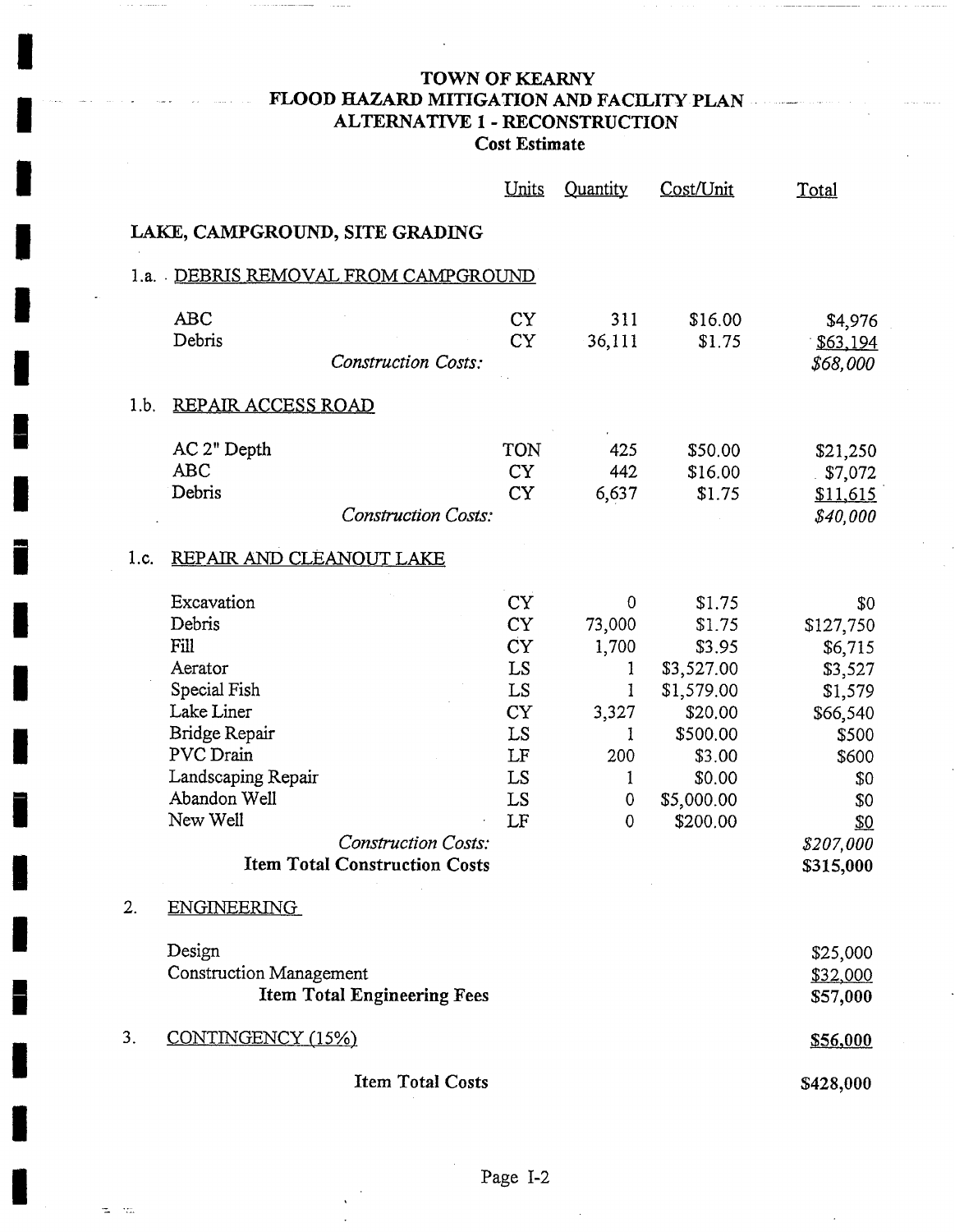# TOWN OF KEARNY **FLOOD HAZARD MITIGATION AND FACILITY PLAN** ALTERNATIVE 1 - RECONSTRUCTION **Cost Estimate**

**I** 

**I** 

**I** 

**I** 

**I** 

**I** 

**I** 

**i** 

**i** 

**i** 

**I** 

**i** 

**I** 

**I** 

**I** 

**I** 

**I** 

**I** 

e i n

i .......

|    |                                      | Units     | Quantity | Cost/Unit  | Total     |
|----|--------------------------------------|-----------|----------|------------|-----------|
|    | <b>AIRPORT</b>                       |           |          |            |           |
| 1. | RUNWAY RECONSTRUCTION                |           |          |            |           |
|    | <b>Excavation and Embankment</b>     | <b>CY</b> | 41,000   | \$4.00     | \$164,000 |
|    | AC 2"                                | TON       | 1,670    | \$45.00    | \$75,150  |
|    | Prime Coat                           | TON       | 26       | \$250.00   | \$6,500   |
|    | 6" ABC                               | <b>CY</b> | 3,000    | \$16.00    | \$48,000  |
|    | Chain Link Fence                     | LF        | 5,450    | \$10.50    | \$57,225  |
|    | 24' Double Chain Link Fence          | EA        | 1        | \$1,250.00 | \$1,250   |
|    | Herbicide                            | LS        |          | \$1,200.00 | \$1,200   |
|    | Painting                             | LS        |          | \$2,700.00 | \$2,700   |
|    | Access Road                          | <b>CY</b> | 800      | $$8.00$ .  | \$6,400   |
|    | <b>Item Total Construction Costs</b> |           |          |            | \$362,000 |
| 2. | <b>ENGINEERING FEES</b>              |           |          |            |           |
|    | Design                               |           |          |            | \$29,000  |
|    | <b>Construction Administration</b>   |           |          |            | \$36,000  |
|    | <b>Item Total Engineering Fees</b>   |           |          |            | \$65,000  |
| 3. | CONTINGENCY (15%)                    |           |          |            | S64,000   |
|    | <b>Item Total Cost</b>               |           |          |            | \$491,000 |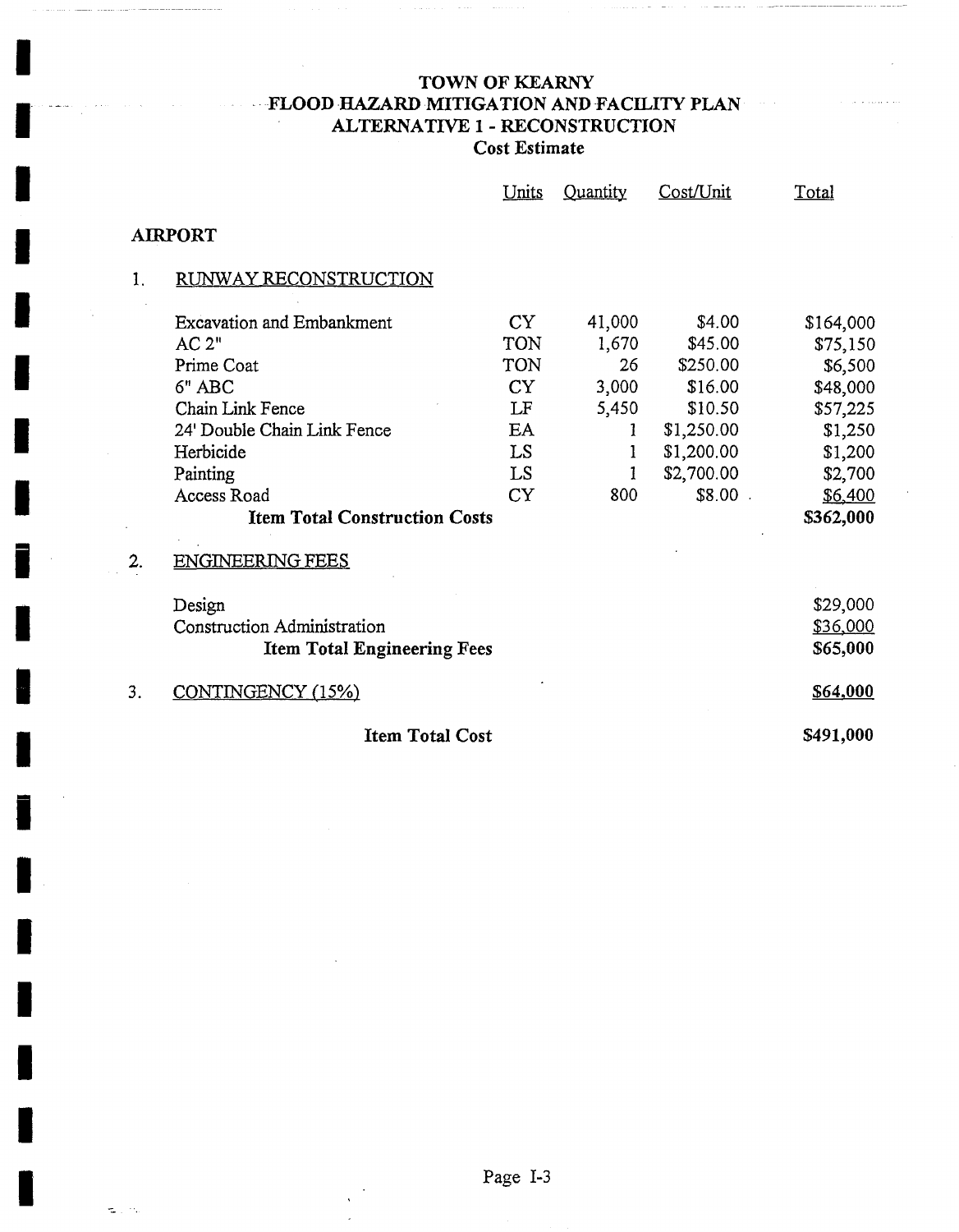## TOWN OF KEARNY FLOOD HAZARD MITIGATION AND FACILITY PLAN ALTERNATIVE 1 - RECONSTRUCTION **Cost Estimate**

|     |                                      | Units     | Quantity | Cost/Unit   | Total        |
|-----|--------------------------------------|-----------|----------|-------------|--------------|
|     | <b>FLOOD PROTECTION</b>              |           |          |             |              |
| 1.  | REMOVE FLOOD PROTECTION DIKE         |           |          |             |              |
|     | <b>Construction Flood Protection</b> | LS        | 1        | \$50,000.00 | \$50,000     |
|     | River Channel Work                   | <b>SY</b> | 220,000  | \$1.50      | \$330,000    |
|     | Concrete River Channel               | <b>CY</b> | 66,000   | \$300.00    | \$19,800,000 |
|     | Embankment From Off-site             | <b>CY</b> | 190,000  | \$5.00      | \$950,000    |
|     | Embankment On-site                   | <b>CY</b> | 100,000  | \$2.00      | \$200,000    |
|     | Remove Existing Dike                 | <b>CY</b> | 0        | \$1.75      | \$0          |
|     | Rip Rap                              | <b>CY</b> | 19,500   | \$25.00     | \$487,500    |
|     | Dike Undertoe                        | <b>CY</b> | 13,000   | \$8.00      | \$104,000    |
|     | Retaining Wall                       | <b>CY</b> | 1,500    | \$300.00    | \$450,000    |
|     | Revegetation (Riparian Mix)          | AC        | 10       | \$2,200.00  | \$22,000     |
|     | <b>Item Total Construction Costs</b> |           |          |             | \$22,394,000 |
| 2.  | <b>ENGINEERING FEES</b>              |           |          |             |              |
|     | Design                               |           |          |             | \$896,000    |
|     | <b>LOMR</b> Documents                |           |          |             | \$30,000     |
|     | 404 Permit                           |           |          |             | \$80,000     |
|     | Construction Administration          |           |          |             | \$2,239,000  |
|     | <b>Item Total Engineering Fees</b>   |           |          |             | \$3,245,000  |
| 4.c | CONTINGENCY (15%)                    |           |          |             | \$3,846,000  |
|     | <b>Item Total Cost</b>               |           |          |             | \$29,485,000 |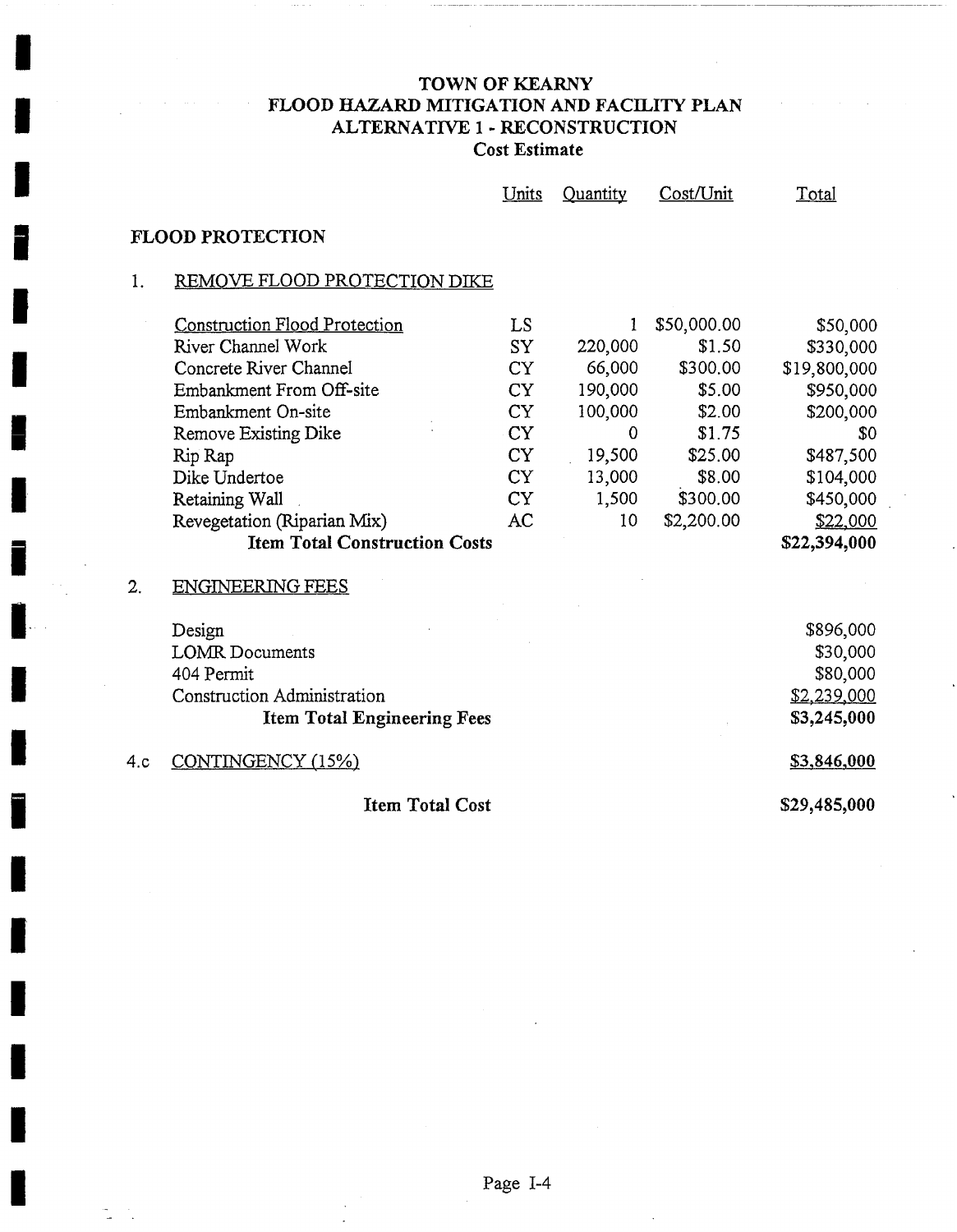### TOWN OF KEARNY FLOOD HAZARD MITIGATION AND FACILITY PLAN. ALTERNATIVE 1 - RECONSTRUCTION **Cost Estimate**

| <u>Units</u> | Quantity | Cost/Unit | Total |
|--------------|----------|-----------|-------|
|--------------|----------|-----------|-------|

# **|** TOTAL PROJECT COSTS

**!** 

**!** 

I ..........................

### **Construction Costs**

| 1 Wastewater Treatment Plant            | \$26,000            |
|-----------------------------------------|---------------------|
| 2 Lake, Campground                      | \$315,000           |
| 3 Airport                               | \$362,000           |
| 4 Flood Protection                      | <u>\$22,394,000</u> |
| <b>Total Construction Costs</b>         | \$23,097,000        |
| <b>Miscellaneous Costs</b>              |                     |
| Permits                                 | \$0                 |
| <b>Total Miscellaneous Costs</b>        | 80                  |
| <b>Engineering Fees</b>                 |                     |
| Permit Fees                             | \$80,000            |
| <b>LOMR</b> Documents                   | \$30,000            |
| Design Fees                             | \$955,000           |
| <b>Construction Administration Fees</b> | \$2,309,600         |
| <b>Total Engineering Fees</b>           | \$3,374,600         |
| <b>Contingency</b> (15%)                | \$3,971,040         |
| <b>Project Total Costs:</b>             | \$30,442,640        |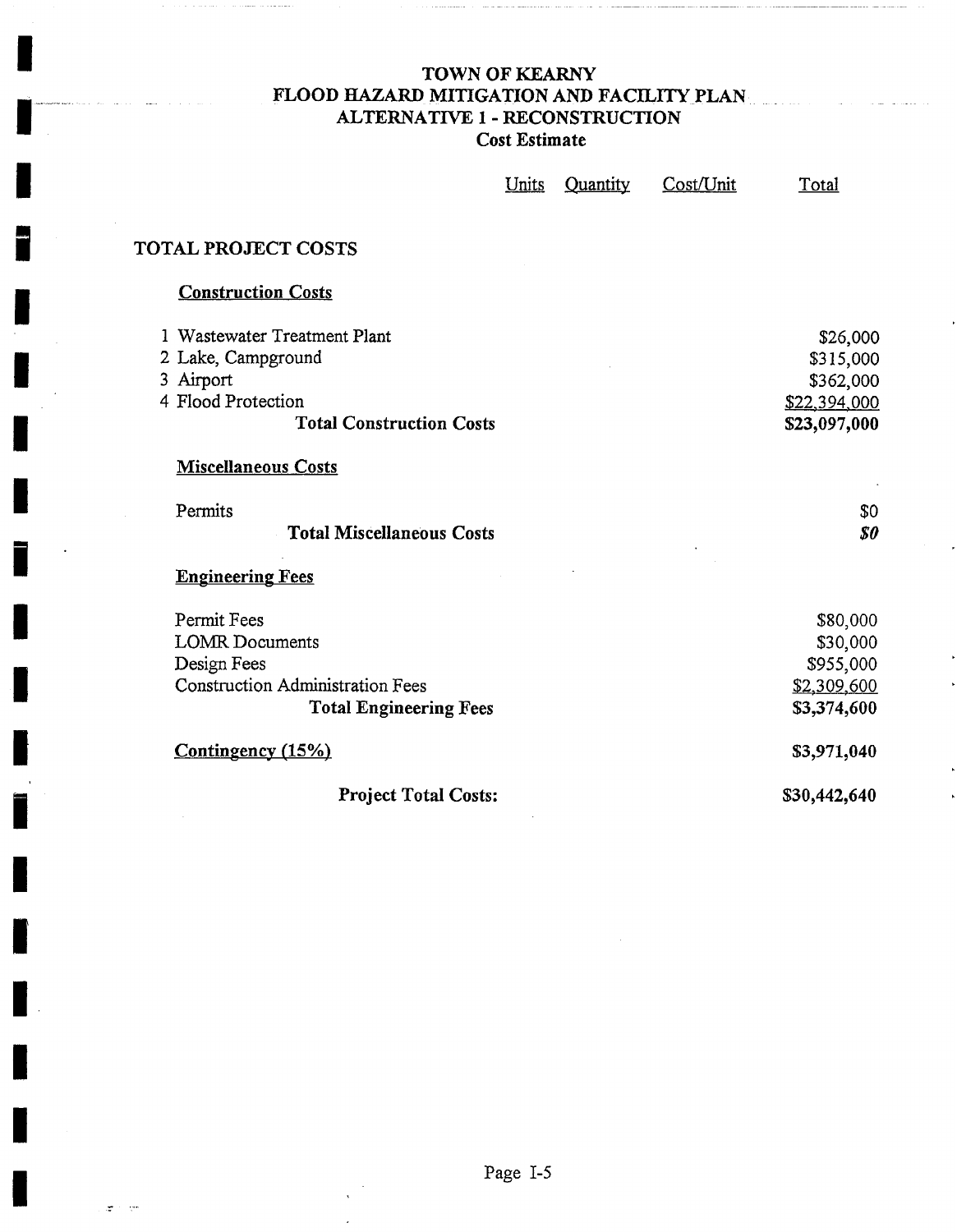**I** 

**I** 

**I** 

**I** 

**I** 

**I** 

**I** 

**I** 

**I** 

**I** 

**I** 

**I** 

**i** 

**I** 

**I** 

**I** 

**I** 

**I** 

**I** 



LEGEND PROPERTY UNES FLOONWAY BOUNDARIES - FLOOD PLAIN BOUNDARY J \ / .,• ~,,,, .~.I j N  $500'250'0$ SCALE  $1'' = 500'$ J WILLDAN ASSOCIATES W TOWN OF KEARNY<br>FLOOD HAZARD MITIGATION AND<br>MID FACILITY PLAN<br>ALTERNATE 2 SOLE I'm 200' DATE<br>XSICRED BY: KR, R. R. R. NSON BATE<br>ROKKO BY: R. SCHWARTZ ROB NO. 1972<br>FRECKO BY: **I': ": ' '**  ~qAl~ ~ 07~2C-2.~K: t~\*ST IJP~ 03..-.01-14 **i ~ il**  !:- **:j**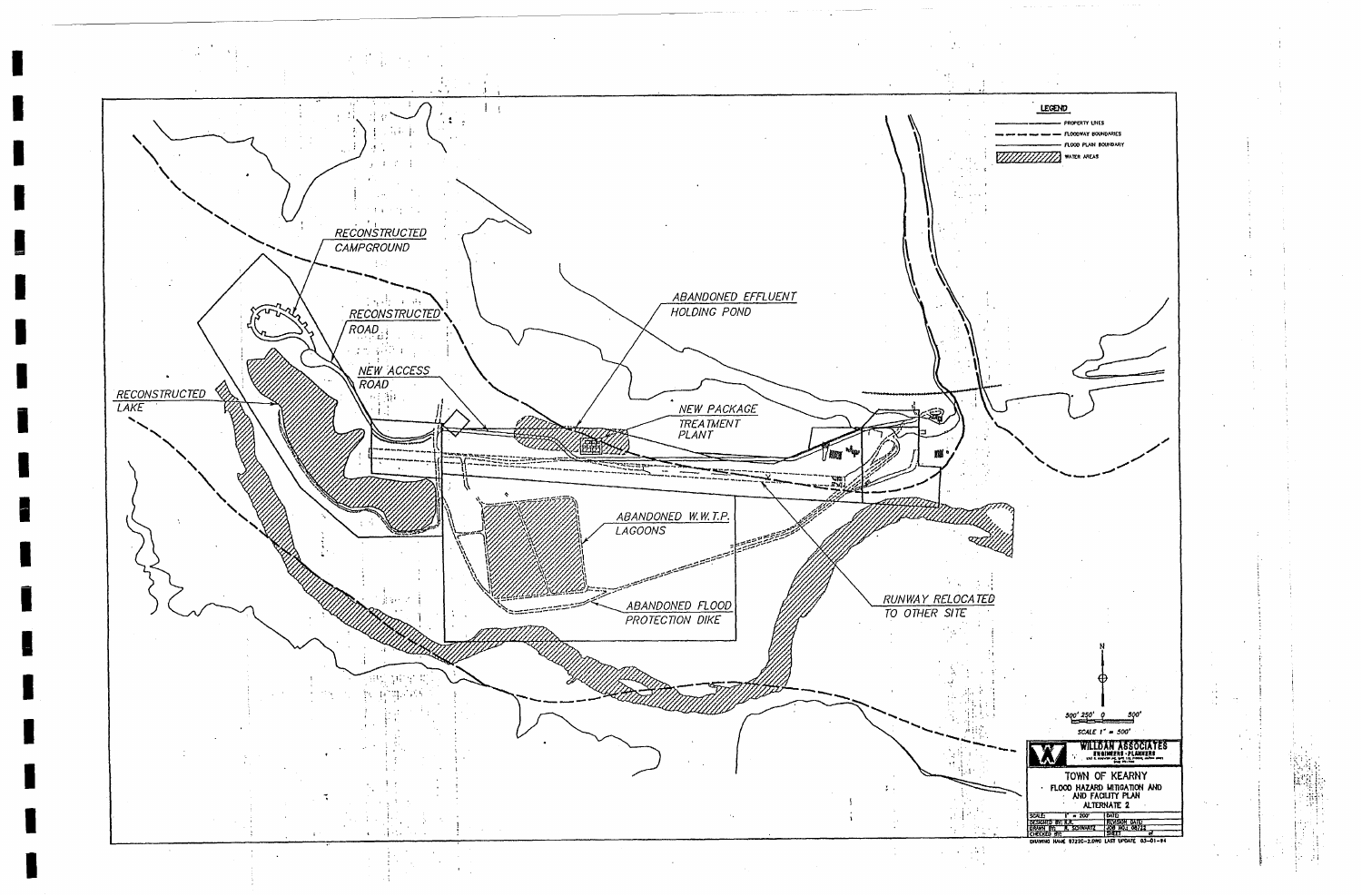### TOWN OF KEARNY FLOOD HAZARD MITIGATION AND FACILITY PLAN ALTERNATIVE 2 - RELOCATION **Cost Estimate**

|     |                                                            | Units     | Quantity     | Cost/Unit          | Total     |
|-----|------------------------------------------------------------|-----------|--------------|--------------------|-----------|
|     | WASTEWATER TREATMENT PLANT                                 |           |              |                    |           |
| 1.a | AeroMod Extended Aeration Wastewater Treatment Plant       |           |              |                    |           |
|     |                                                            |           |              |                    |           |
|     | <b>Primary Treatment</b>                                   |           |              |                    |           |
|     | Fine Screens (1)                                           | EA        | 3            | \$14,000           | \$42,000  |
|     | Concrete                                                   | <b>CY</b> | 4            | \$350              | \$1,400   |
|     | <b>Secondary Treatment</b>                                 |           |              |                    |           |
|     | Pkg. Equipment Lump Sum (2)                                | LS.       | 1            | \$450,000          | \$450,000 |
|     | Concrete Basin Complex                                     | <b>CY</b> | 420          | \$400              | \$168,040 |
|     |                                                            |           |              |                    |           |
|     | <b>Tertiary Treatment</b>                                  | LS.       |              | \$13,000           | \$13,000  |
|     | Alum Feed System (1)                                       | <b>CY</b> | 1<br>2       | \$350              | \$648     |
|     | Concrete - Pads                                            |           |              |                    |           |
|     | Disinfection                                               |           |              |                    |           |
|     | Ultraviolet Light (1)                                      | LS        | $\mathbf{1}$ | \$17,000           | \$17,000  |
|     |                                                            |           |              |                    |           |
|     | Solids Handling                                            |           |              |                    |           |
|     | Draimad Sludge System (1)                                  | LS        | 1            | \$40,000           | \$40,000  |
|     |                                                            | LS        | 1            | \$74,000           | \$74,000  |
|     | Power, Controls, Instrumentation (10%)                     | LS        | 1            | \$41,000           | \$41,000  |
|     | 200 KW Emergency Generator Set (1)<br>Office/Lab Structure | <b>SF</b> | 600          | \$35               | \$21,000  |
|     |                                                            |           |              |                    |           |
|     | Odor Control System(s)                                     | LS.       | 1            | \$40,000           | \$40,000  |
|     | Interconnecting Piping (1)                                 | LS.       | 1            | \$20,000<br>\$3.50 | \$20,000  |
|     | Earthwork/Site Work                                        | <b>CY</b> | 2,300        |                    | \$8,050   |

*Plant Construction Costs:* 

÷r.

*\$936,000*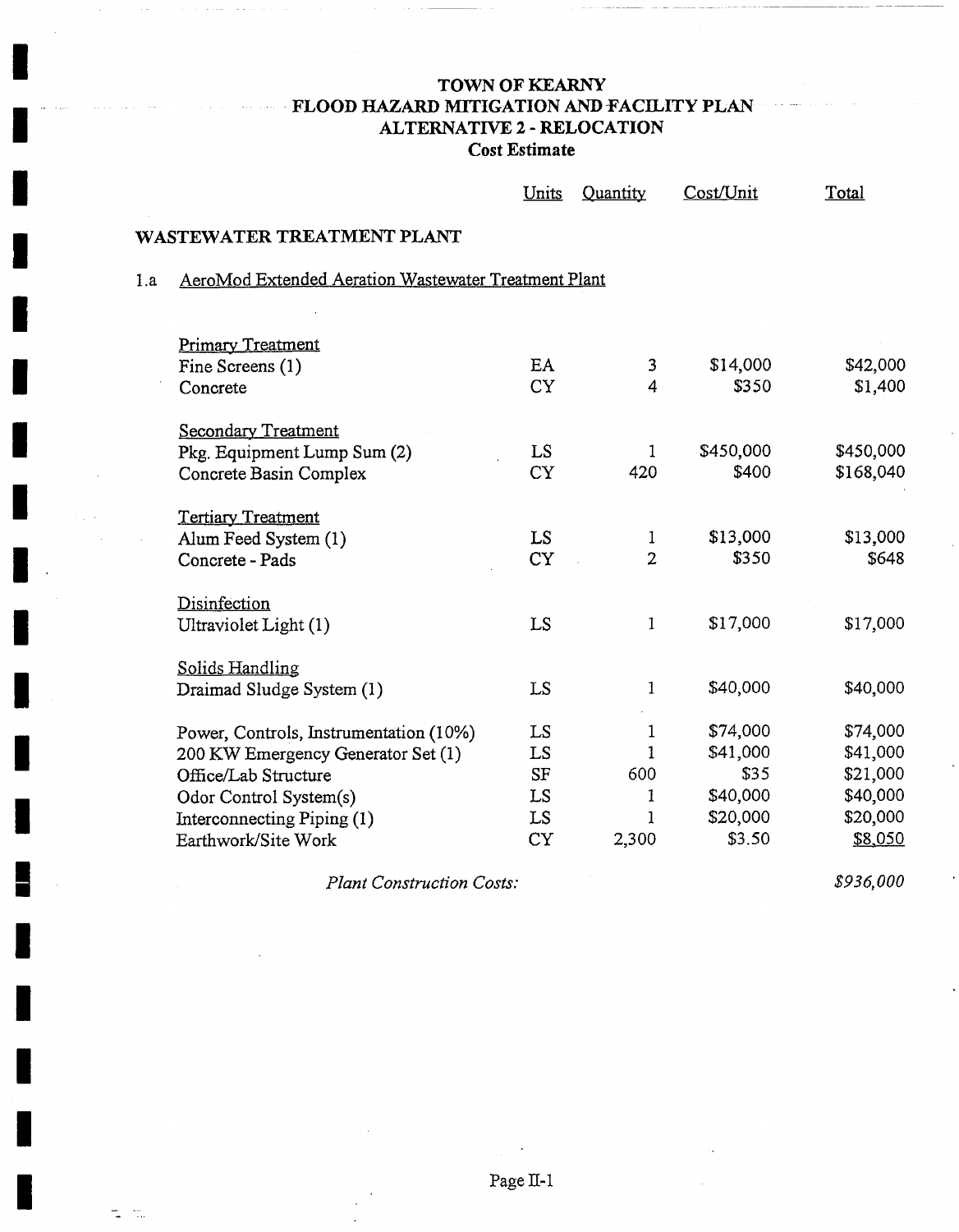### TOWN OF KEARNY FLOOD HAZARD MITIGATION AND FACILITY PLAN ...... ALTERNATIVE 2 - RELOCATION **Cost Estimate**

|      |                                                                                                              | Units                  | Quantity        | Cost/Unit        | Total                                     |
|------|--------------------------------------------------------------------------------------------------------------|------------------------|-----------------|------------------|-------------------------------------------|
| 1.b. | CLOSURE OF WASTEWATER PONDS 1, 2 & 3                                                                         |                        |                 |                  |                                           |
|      | Sludge drying and removal<br>Dike removal<br>Closure Costs:                                                  | <b>CY</b><br><b>CY</b> | 4,000<br>39,000 | \$3.00<br>\$1.75 | \$12,000<br>\$68,250<br>\$80,000          |
| 2.   | <b>Item Total Construction Costs</b><br>PERMITS                                                              |                        |                 |                  | \$1,016,000                               |
|      | NPDES Permit<br><b>APP Permit</b><br><b>Construction Permit</b><br><b>Item Total Permit Fees</b>             |                        |                 |                  | \$4,000<br>\$7,500<br>\$1,000<br>\$12,500 |
| 3.   | <b>ENGINEERING FEES</b>                                                                                      |                        |                 |                  |                                           |
|      | Permit Acquisition<br><b>NPDES</b><br><b>Aquifer Protection Permit</b><br>Item Total Permit Engineering Fees |                        |                 |                  | \$4,500<br>\$10,300<br>\$14,800           |
|      | Design                                                                                                       |                        |                 |                  | \$125,000                                 |
|      | <b>Construction Administration</b><br><b>Item Total Engineering Fees</b>                                     |                        |                 |                  | \$95,000<br>\$234,800                     |
| 1.e  | CONTINGENCY (15%)                                                                                            |                        |                 |                  | \$189,000                                 |
|      | <b>Item Total Costs</b>                                                                                      |                        |                 |                  | \$1,452,300                               |

and the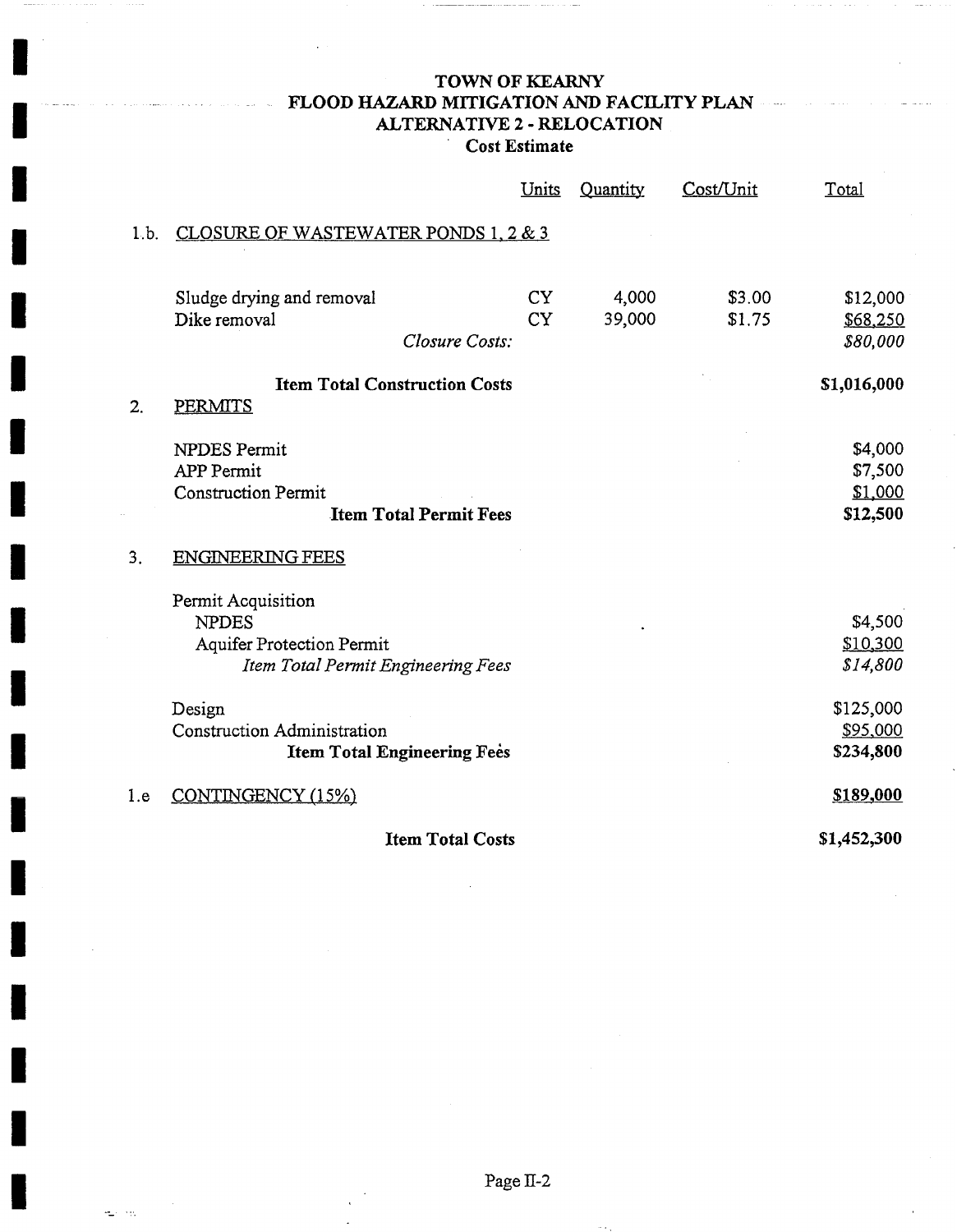### TOWN OF KEARNY • FLOOD HAZARD MITIGATION AND FACILITY PLAN ALTERNATIVE 2 - RELOCATION **Cost Estimate**

 $\sim$  11  $\sim$ 

|      |                                                                                                                                                                                                                             | <u>Units</u>                                                                               | Quantity                                                                                | Cost/Unit                                                                                                                   | Total                                                                                                                                 |
|------|-----------------------------------------------------------------------------------------------------------------------------------------------------------------------------------------------------------------------------|--------------------------------------------------------------------------------------------|-----------------------------------------------------------------------------------------|-----------------------------------------------------------------------------------------------------------------------------|---------------------------------------------------------------------------------------------------------------------------------------|
|      | LAKE, CAMPGROUND, SITE GRADING                                                                                                                                                                                              |                                                                                            |                                                                                         |                                                                                                                             |                                                                                                                                       |
| 1.a. | DEBRIS REMOVAL FROM CAMPGROUND                                                                                                                                                                                              |                                                                                            |                                                                                         |                                                                                                                             |                                                                                                                                       |
|      | <b>ABC</b><br>Debris<br><b>Construction Costs:</b>                                                                                                                                                                          | <b>CY</b><br><b>CY</b>                                                                     | 311<br>36,111                                                                           | \$16.00<br>\$1.75                                                                                                           | \$4,976<br>\$63,194<br>\$68,000                                                                                                       |
| 1.b. | <b>REPAIR ACCESS ROAD</b>                                                                                                                                                                                                   |                                                                                            |                                                                                         |                                                                                                                             |                                                                                                                                       |
|      | AC 2" Depth<br><b>ABC</b><br>Debris<br><b>Construction Costs:</b>                                                                                                                                                           | TON<br><b>CY</b><br><b>CY</b>                                                              | 425<br>442<br>6,637                                                                     | \$50.00<br>\$16.00<br>\$1.75                                                                                                | \$21,250<br>\$7,072<br>\$11,615<br>\$40,000                                                                                           |
|      | 1.c. REPAIR AND CLEANOUT LAKE                                                                                                                                                                                               |                                                                                            |                                                                                         |                                                                                                                             |                                                                                                                                       |
|      | Excavation<br>Debris<br>Fill<br>Aerator<br>Special Fish<br>Lake Liner<br>Bridge Repair<br>PVC Drain<br>Landscaping Repair<br>Abandon Well<br>New Well<br><b>Construction Costs:</b><br><b>Item Total Construction Costs</b> | <b>CY</b><br><b>CY</b><br><b>CY</b><br>LS<br>LS<br><b>CY</b><br>LS<br>LF<br>LS<br>LS<br>LF | 0<br>73,000<br>1,700<br>ŀ<br>$\mathbf{1}$<br>3,327<br>1<br>200<br>1<br>0<br>$\mathbf 0$ | \$1.75<br>\$1.75<br>\$3.95<br>\$3,527.00<br>\$1,579.00<br>\$20.00<br>\$500.00<br>\$3.00<br>\$0.00<br>\$5,000.00<br>\$200.00 | \$0<br>\$127,750<br>\$6,715<br>\$3,527<br>\$1,579<br>\$66,540<br>\$500<br>\$600<br>\$0<br>\$0<br>\$0<br><u>\$207,000</u><br>\$315,000 |
| 2.   | <b>ENGINEERING FEES</b>                                                                                                                                                                                                     |                                                                                            |                                                                                         |                                                                                                                             |                                                                                                                                       |
|      | Design<br><b>Construction Management</b><br><b>Item Total Engineering Fees</b>                                                                                                                                              |                                                                                            |                                                                                         |                                                                                                                             | \$25,000<br>\$31,500<br>\$56,500                                                                                                      |
| 3.   | CONTINGENCY (15%)                                                                                                                                                                                                           |                                                                                            |                                                                                         |                                                                                                                             | \$56,000                                                                                                                              |
|      | <b>Item Total Cost</b>                                                                                                                                                                                                      |                                                                                            |                                                                                         |                                                                                                                             | \$428,000                                                                                                                             |

بيور البي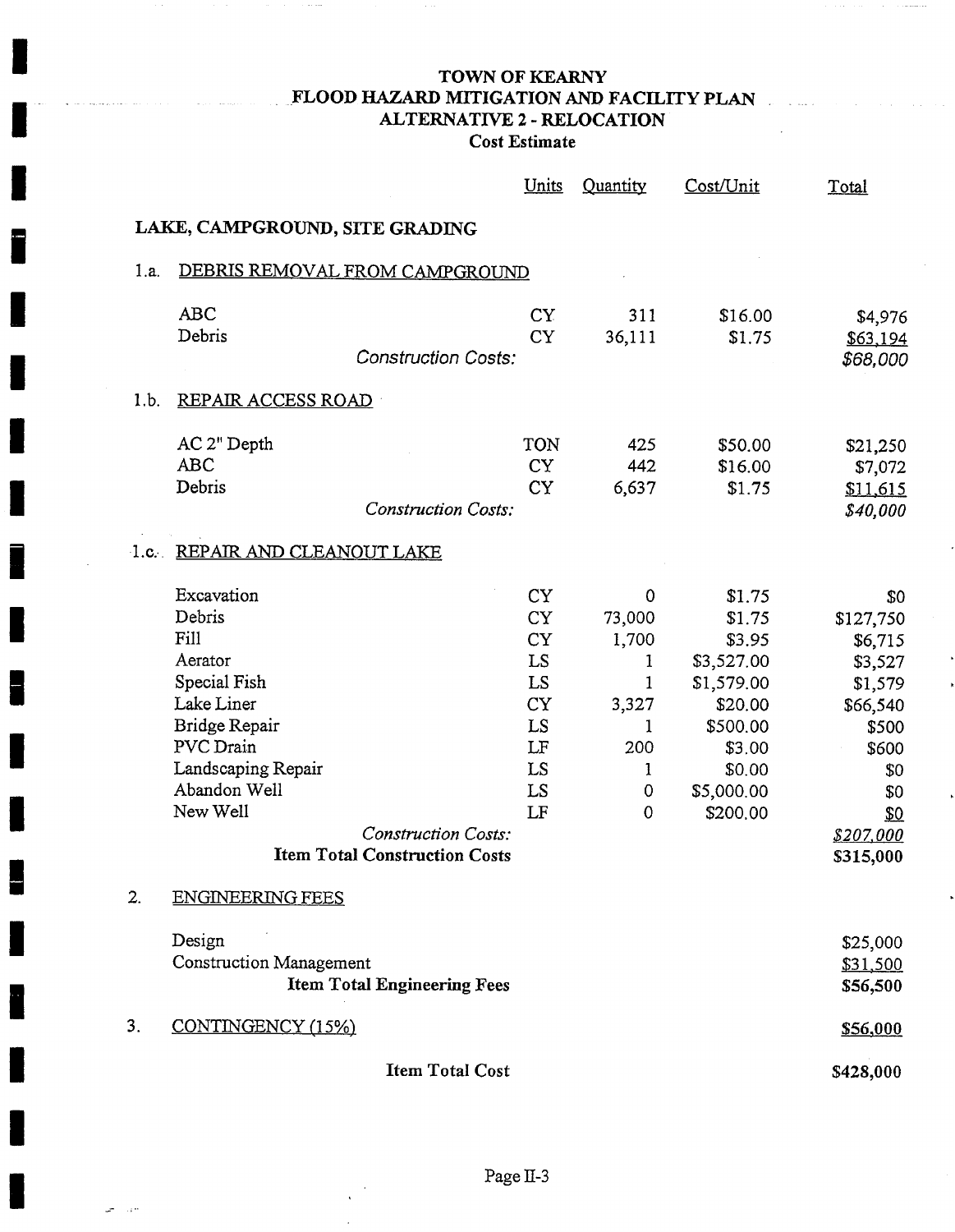# TOWN OF KEARNY FLOOD HAZARD MITIGATION AND FACILITY PLAN ... ALTERNATIVE 2 - RELOCATION **Cost Estimate**

|    |                                       | Units      | Quantity  | Cost/Unit    | Total       |
|----|---------------------------------------|------------|-----------|--------------|-------------|
|    | <b>AIRPORT</b>                        |            |           |              |             |
| 1. | RUNWAY RECONSTRUCTION                 |            |           |              |             |
|    | <b>Excavation and Embankment</b>      | <b>CY</b>  | 1,500,000 | \$3.00       | \$4,500,000 |
|    | Culverts                              | LS         | 1         | \$650,000.00 | \$650,000   |
|    | AC 2"                                 | TON        | 2,512     | \$45.00      | \$113,040   |
|    | Prime Coat                            | <b>TON</b> | 39        | \$250.00     | \$9,750     |
|    | 6" ABC                                | <b>CY</b>  | 3,968     | \$16.00      | \$63,488    |
|    | Chain Link Fence                      | LF         | 5,412     | \$10.50      | \$56,826    |
|    | 24' Double Chain Link Fence           | EA         | I         | \$1,250.00   | \$1,250     |
|    | Herbicide                             | LS         | 1         | \$1,200.00   | \$1,200     |
|    | Painting                              | LS         | 1         | \$2,700.00   | \$2,700     |
|    | Access Road                           | <b>CY</b>  | 1,200     | \$8.00       | \$9,600     |
|    | <b>Item Total Construction Costs:</b> |            |           |              | \$5,408,000 |
| 2. | PROPERTY ACOUISITION                  | AC         | 40        | \$10,000.00  | \$400,000   |
| 3. | <b>ENGINEERING FEES</b>               |            |           |              |             |
|    | <b>Environmental Clearance</b>        |            |           |              | \$20,000    |
|    | Revise Airport Master Plan            |            |           |              | \$10,000    |
|    | Design                                |            |           |              | \$433,000   |
|    | <b>Construction Administration</b>    |            |           |              | \$541,000   |
|    | <b>Item Total Engineering Fees</b>    |            |           |              | \$1,004,000 |
| 4. | CONTINGENCY (15%)                     |            |           |              | \$1,022,000 |
|    | <b>Item Total Cost:</b>               |            |           |              | \$7,834,000 |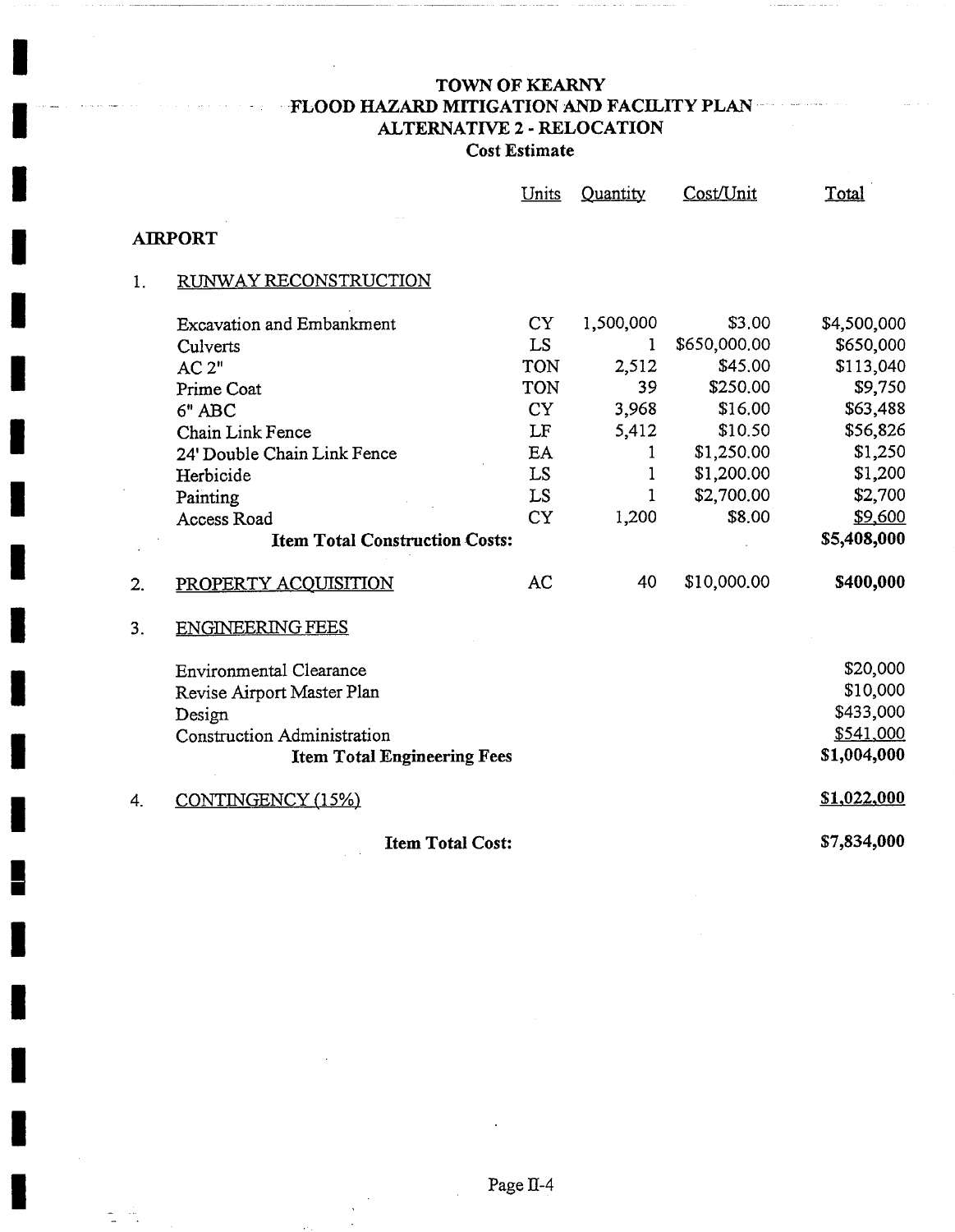## TOWN OF KEARNY ................................ FLOOD HAZARD MITIGATION AND FACILITY pLAN .... ALTERNATIVE 2 - *RELOCATION*  **Cost Estimate**

 $\mathcal{L}_{\mathcal{A}}$  . The second contract of the second contract of

|     |                                      | <b>Units</b> | Quantity | Cost/Unit  | <u>Total</u> |
|-----|--------------------------------------|--------------|----------|------------|--------------|
|     | <b>FLOOD PROTECTION</b>              |              |          |            |              |
|     | REMOVE FLOOD PROTECTION DIKE         |              |          |            |              |
|     | Embankment From Off-site             | <b>CY</b>    | 0        | \$5.00     | \$0          |
|     | Embankment On-site                   | CY.          | 2,000    | \$2.00     | \$4,000      |
|     | Remove Existing Dike                 | <b>CY</b>    | 40,000   | \$1.75     | \$70,000     |
|     | Revegetation (Riparian Mix)          | AC           | 10       | \$2,200.00 | \$22,000     |
|     | <b>Item Total Construction Costs</b> |              |          |            | \$96,000     |
| 4.b | <b>ENGINEERING FEES</b>              |              |          |            |              |
|     | Design                               |              |          |            | \$8,000      |
|     | <b>Construction Administration</b>   |              |          |            | \$10,000     |
|     | <b>Item Total Engineering Fees</b>   |              |          |            | \$18,000     |
| 4.c | CONTINGENCY (15%)                    |              |          |            | \$17,000     |
|     | <b>Item Total Cost</b>               |              |          |            | \$131,000    |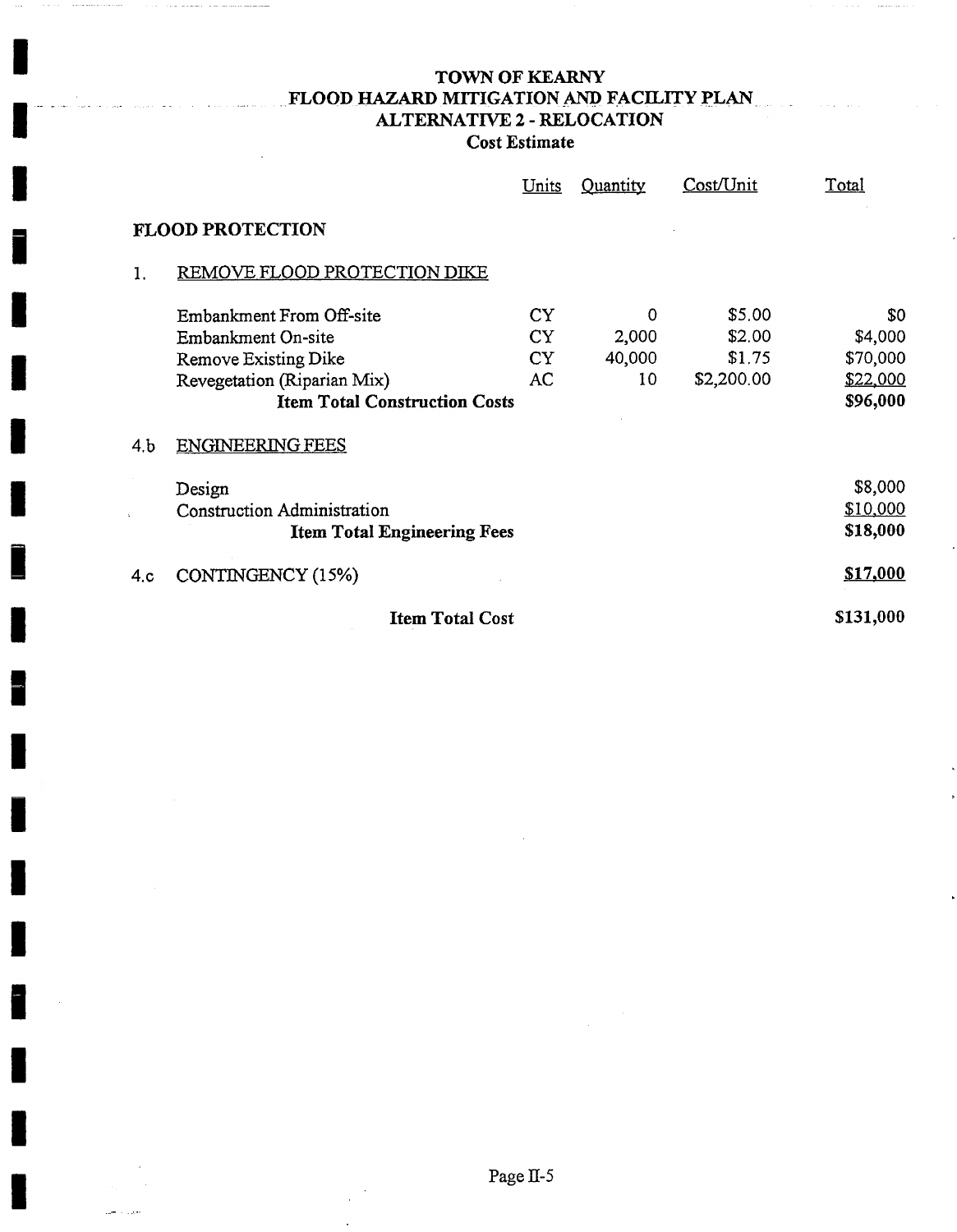## TOWN OF KEARNY FLOOD HAZARD MITIGATION AND FACILITY PLAN ALTERNATIVE 2 - RELOCATION **Cost Estimate**

**I** 

**I** 

**I** 

**I** 

**I** 

**I** 

**I** 

**i** 

**I** 

**I** 

**I** 

**I** 

**I** 

**I** 

**I** 

**I** 

**I** 

**I** 

|                                         | Units | Quantity | Cost/Unit | Total       |
|-----------------------------------------|-------|----------|-----------|-------------|
| <b>TOTAL PROJECT COSTS</b>              |       |          |           |             |
|                                         |       |          |           |             |
| <b>Construction Costs</b>               |       |          |           |             |
| <b>Wastewater Treatment Plant</b>       |       |          |           | \$1,016,000 |
| Lake, Campground                        |       |          |           | \$315,000   |
| Airport                                 |       |          |           | \$5,408,000 |
| Flood Protection                        |       |          |           | \$96,000    |
| <b>Total Construction Costs</b>         |       |          |           | \$6,835,000 |
| <b>Miscellaneous Costs</b>              |       |          |           |             |
| Permits                                 |       |          |           | \$12,500    |
| <b>Property Acquisition</b>             |       |          |           | \$400,000   |
| <b>Total Miscellaneous Costs</b>        |       |          |           | \$412,500   |
| <b>Engineering Fees</b>                 |       |          |           |             |
| Permit Fees                             |       |          |           | \$14,800    |
| <b>Environmental Clearance</b>          |       |          |           | \$20,000    |
| Master Plan Fees                        |       |          |           | \$10,000    |
| Design Fees                             |       |          |           | \$591,000   |
| <b>Construction Administration Fees</b> |       |          |           | \$677,500   |
| <b>Total Engineering Fees</b>           |       |          |           | \$1,313,300 |
| Contingency (15%)                       |       |          |           | \$1,284,000 |
| <b>Project Total Costs:</b>             |       |          |           | \$9,844,800 |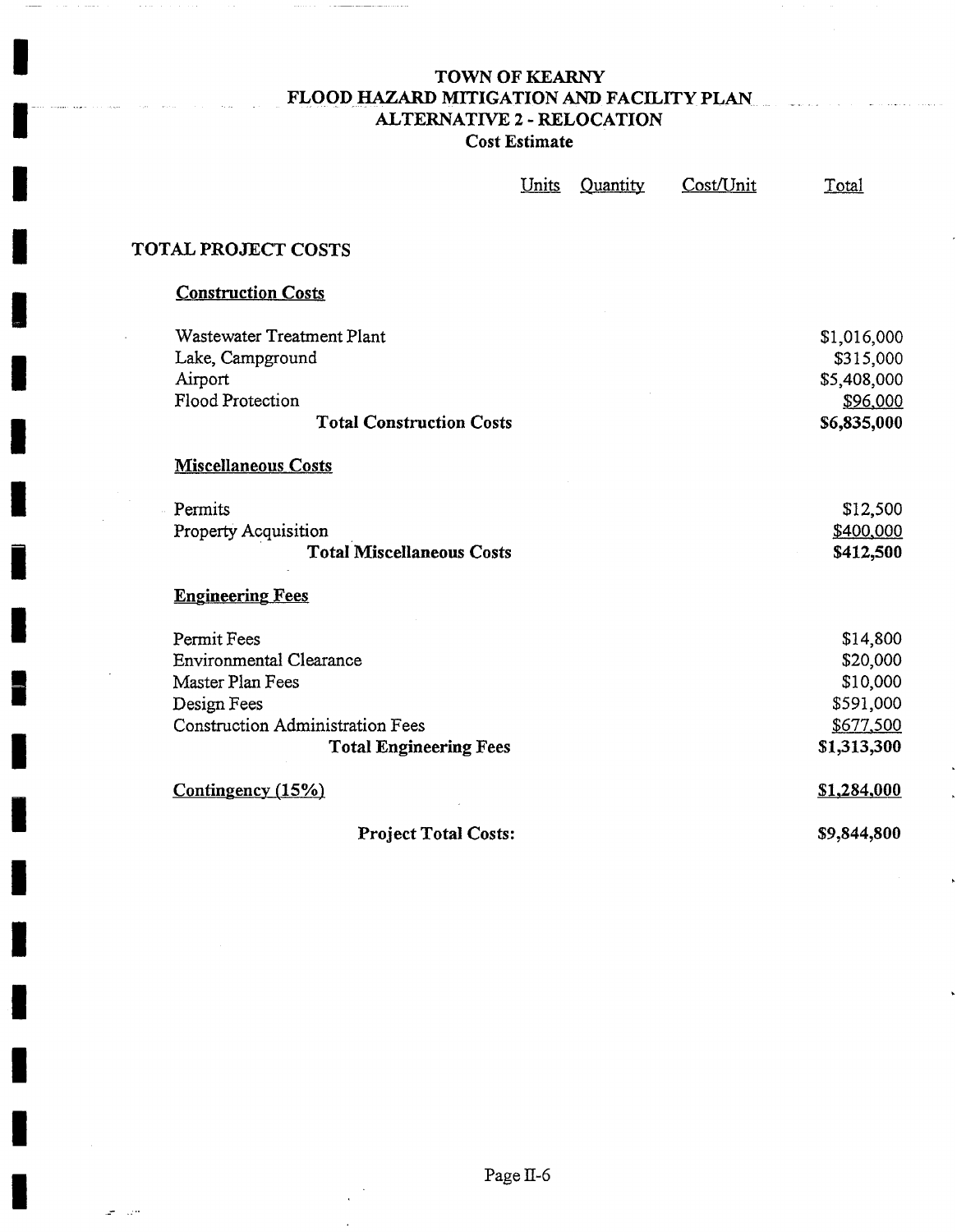**I** 

**I** 

**!** 

**i** 

**I** 

**I** 

**I** 

**I** 

**1** 

**I** 

**I** 

**I** 

**i** 

**I** 

**!** 

**I** 

**I** 

**i** 

**I** 

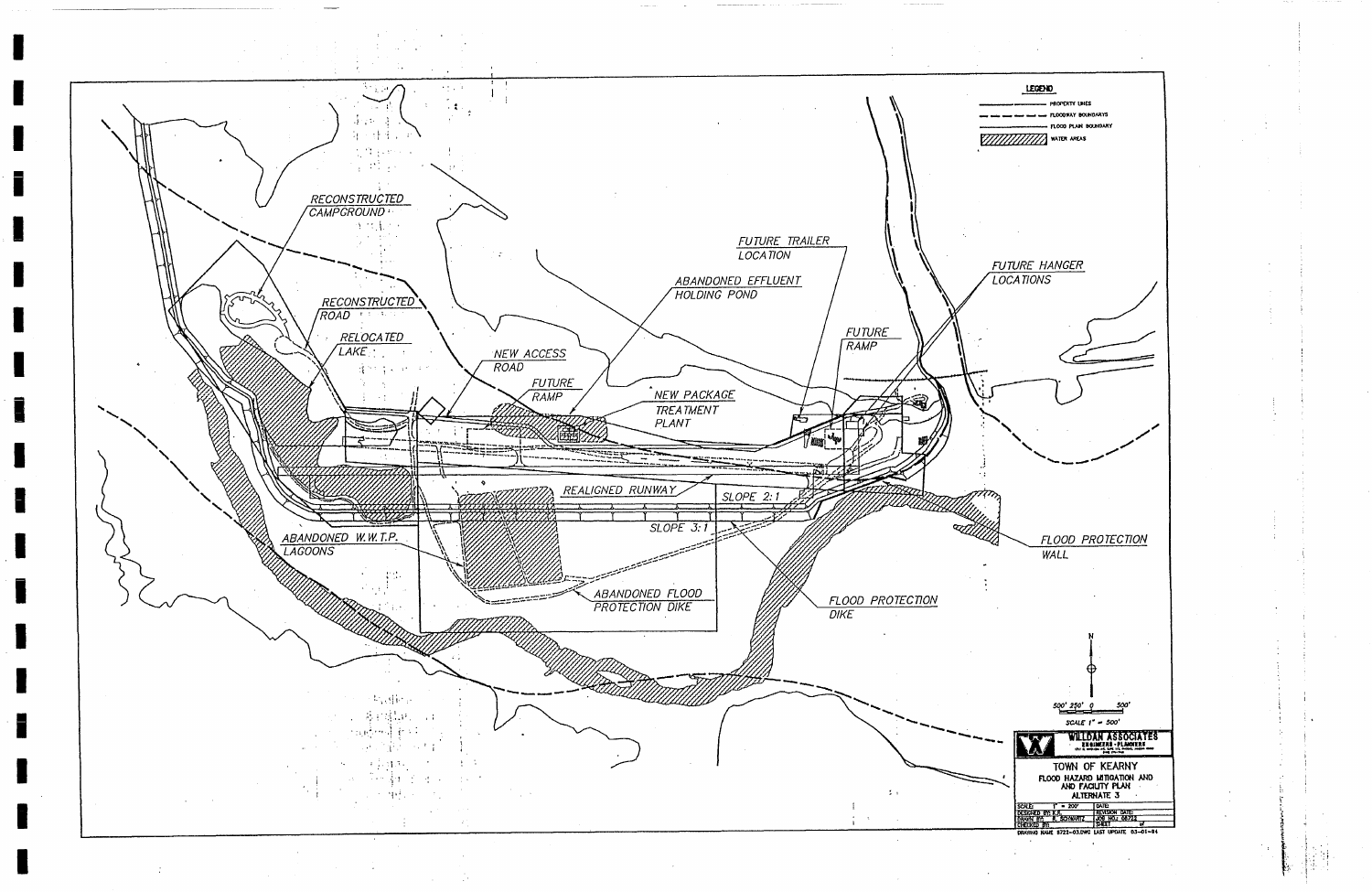# **TOWN OF KEARNY**  FLOOD HAZARD MITIGATION AND FACILITY PLAN ALTERNATIVE 3 - RECONFIGURATION **Cost Estimate**

|     |                                                      | Units     | Quantity       | Cost/Unit | Total     |
|-----|------------------------------------------------------|-----------|----------------|-----------|-----------|
|     | WASTEWATER TREATMENT PLANT                           |           |                |           |           |
| 1.a | AeroMod Extended Aeration Wastewater Treatment Plant |           |                |           |           |
|     |                                                      |           |                |           |           |
|     | <b>Primary Treatment</b>                             |           |                |           |           |
|     | Fine Screens $(1)$                                   | EA        | 3              | \$14,000  | \$42,000  |
|     | Concrete                                             | <b>CY</b> | 4              | \$350     | \$1,400   |
|     | <b>Secondary Treatment</b>                           |           |                |           |           |
|     | Pkg. Equipment Lump Sum (2)                          | LS.       | 1              | \$450,000 | \$450,000 |
|     | Concrete Basin Complex                               | <b>CY</b> | 420            | \$400     | \$168,040 |
|     | <b>Tertiary Treatment</b>                            |           |                |           |           |
|     | Alum Feed System (1)                                 | <b>LS</b> | $\mathbf{1}$   | \$13,000  | \$13,000  |
|     | Concrete - Pads                                      | <b>CY</b> | $\overline{2}$ | \$350     | \$648     |
|     | Disinfection                                         |           |                |           |           |
|     | Ultraviolet Light (1)                                | LS        | $\mathbf{1}$   | \$17,000  | \$17,000  |
|     | <b>Solids Handling</b>                               |           |                |           |           |
|     | Draimad Sludge System (1)                            | LS        | 1              | \$40,000  | \$40,000  |
|     | Power, Controls, Instrumentation (10%)               | LS        | 1              | \$74,000  | \$74,000  |
|     | 200 KW Emergency Generator Set (1)                   | LS        | 1              | \$41,000  | \$41,000  |
|     | Office/Lab Structure                                 | <b>SF</b> | 600            | \$35      | \$21,000  |
|     | Odor Control System(s)                               | LS        | 1              | \$40,000  | \$40,000  |
|     | Interconnecting Piping (1)                           | LS        | 1              | \$20,000  | \$20,000  |
|     | Earthwork/Site Work                                  | <b>CY</b> | 2,300          | \$3.50    | \$8,050   |

*\_Plant Construction Costs:* 

÷.  $\sim$  *\$936,000*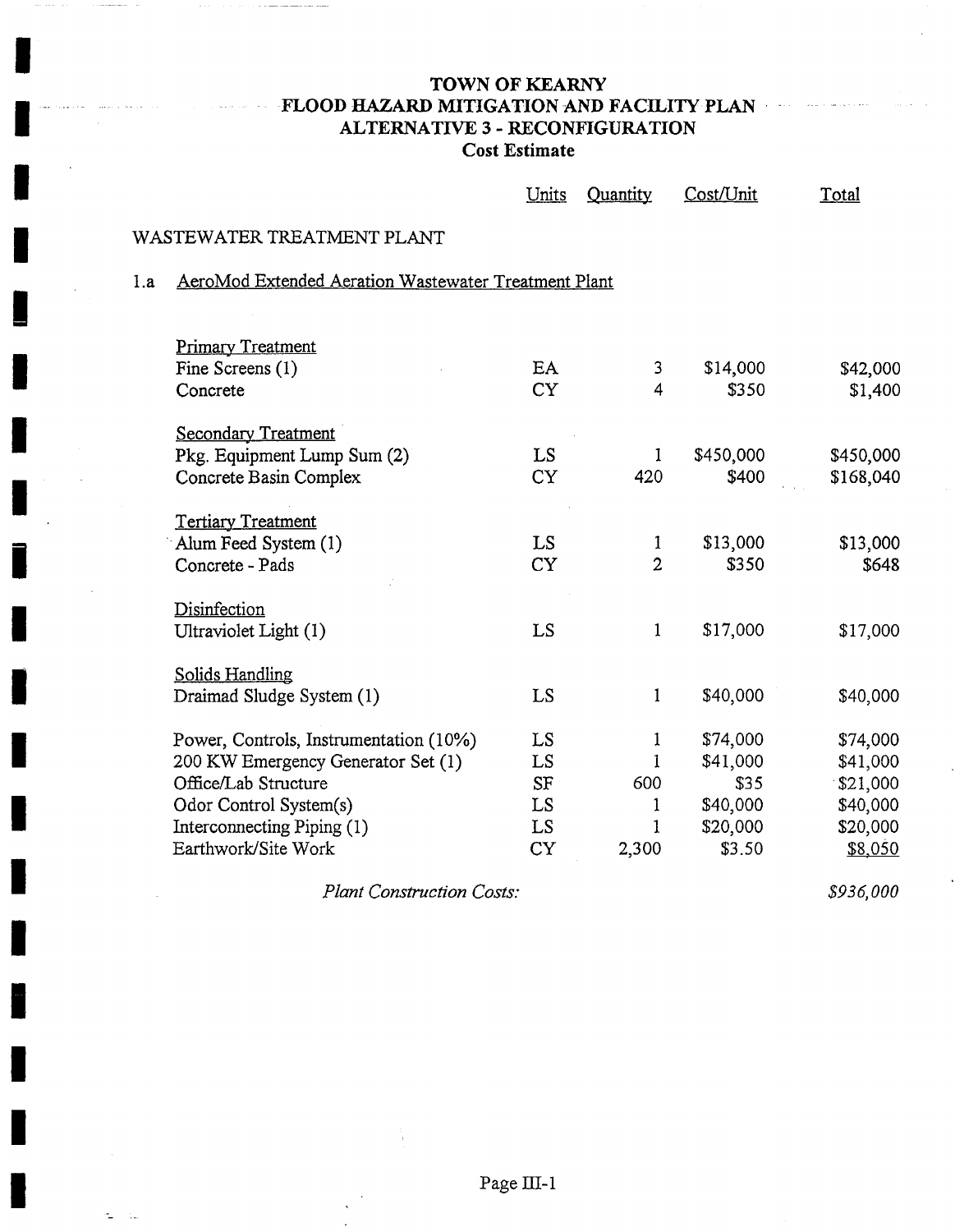## TOWN OF KEARNY FLOOD HAZARD MITIGATION AND FACILITY PLAN... ALTERNATIVE 3 - RECONFIGURATION **Cost Estimate**

**I** 

 $\label{eq:1} \begin{array}{lllllllll} \vspace{0.2cm} \begin{array}{lllllllllllllllllll} \vspace{0.2cm} \vspace{0.2cm} \vspace{0.2cm} \vspace{0.2cm} \vspace{0.2cm} \vspace{0.2cm} \vspace{0.2cm} \vspace{0.2cm} \vspace{0.2cm} \vspace{0.2cm} \vspace{0.2cm} \vspace{0.2cm} \vspace{0.2cm} \vspace{0.2cm} \vspace{0.2cm} \vspace{0.2cm} \vspace{0.2cm} \vspace{0.2cm} \vspace{0.2cm} \vspace{0.$ 

 $\cdots$ 

 $\blacksquare$ 

**!** 

**i** 

**I** 

**I** 

**I** 

**I** 

**I** 

**I** 

**!** 

**I** 

**I** 

**!** 

**I** 

**I** 

**I** 

**I** 

**I** 

سأدرج

|      |                                                                                                                              | <u>Units</u>           | Quantity        | Cost/Unit        | Total                                                |
|------|------------------------------------------------------------------------------------------------------------------------------|------------------------|-----------------|------------------|------------------------------------------------------|
| 1.b. | CLOSURE OF WASTEWATER PONDS 1, 2 & 3                                                                                         |                        |                 |                  |                                                      |
|      | Sludge drying and removal<br>Dike removal                                                                                    | <b>CY</b><br><b>CY</b> | 4,000<br>39,000 | \$3.00<br>\$1.75 | \$12,000<br>\$68,250                                 |
|      | Closure Costs:                                                                                                               |                        |                 |                  | \$80,000                                             |
| 2.   | <b>Item Total Construction Costs:</b><br><b>PERMITS</b>                                                                      |                        |                 |                  | \$1,016,000                                          |
|      | <b>NPDES Permit</b><br><b>APP</b> Permit<br>Reuse Permit<br><b>Construction Permit</b><br><b>Item Total Permit Costs</b>     |                        |                 |                  | \$4,000<br>\$7,500<br>\$2,000<br>\$1,000<br>\$14,500 |
| 3.   | <b>ENGINEERING FEES</b>                                                                                                      |                        |                 |                  |                                                      |
|      | Permit Acquisition<br><b>NPDES</b><br><b>Aquifer Protection Permit</b><br>Reuse Permit<br>Item Total Permit Engineering Fees |                        |                 |                  | \$4,500<br>\$10,300<br>\$8,000<br>\$22,800           |
|      | Design<br>Construction Administration<br><b>Item Total Engineering Fees</b>                                                  |                        |                 |                  | \$165,000<br>\$95,000<br>\$282,800                   |
| 4.   | CONTINGENCY (15%)                                                                                                            |                        |                 |                  | \$197,000                                            |
|      | <b>Item Total Costs:</b>                                                                                                     |                        |                 |                  | \$1,510,300                                          |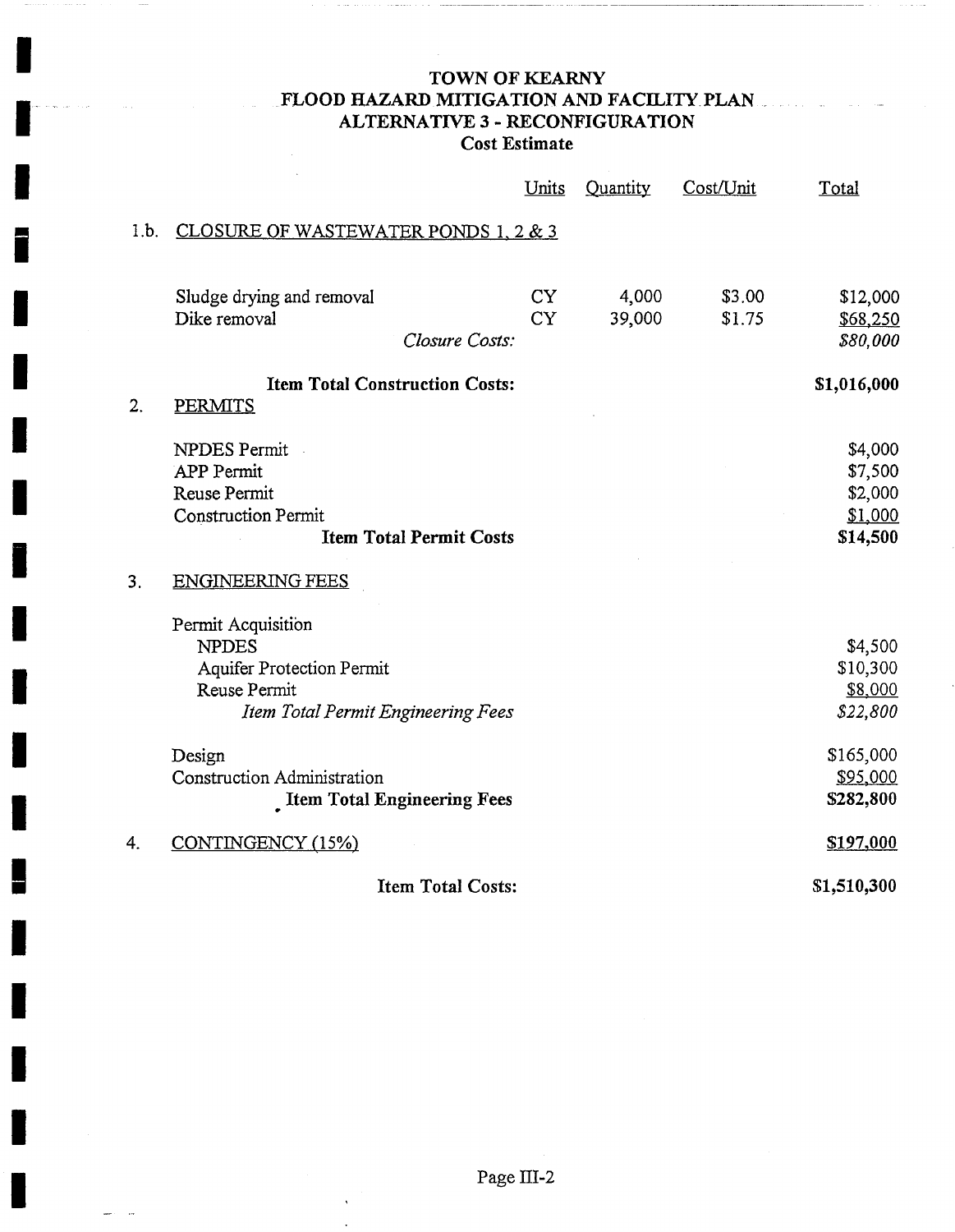# **TOWN OF KEARNY FLOOD HAZARD MITIGATION AND FACILITY PLAN ALTERNATIVE** 3 - **RECONFIGURATION Cost Estimate**

**!** 

**I** 

 $\sim$ z,

|      |                                                                                                                                                                                     | Units                                                                                      | Quantity                                                                 | Cost/Unit                                                                                                                   | <u>Total</u>                                                                                                                    |
|------|-------------------------------------------------------------------------------------------------------------------------------------------------------------------------------------|--------------------------------------------------------------------------------------------|--------------------------------------------------------------------------|-----------------------------------------------------------------------------------------------------------------------------|---------------------------------------------------------------------------------------------------------------------------------|
|      | LAKE, CAMPGROUND, SITE GRADING                                                                                                                                                      |                                                                                            |                                                                          |                                                                                                                             |                                                                                                                                 |
| 1.a. | DEBRIS REMOVAL FROM CAMPGROUND                                                                                                                                                      |                                                                                            |                                                                          |                                                                                                                             |                                                                                                                                 |
|      | <b>ABC</b><br>Debris<br><b>Construction Costs:</b>                                                                                                                                  | <b>CY</b><br><b>CY</b>                                                                     | 311<br>36,111                                                            | \$16.00<br>\$1.75                                                                                                           | \$4,976<br>\$63,194<br>\$68,000                                                                                                 |
| 1.b. | REPAIR ACCESS ROAD                                                                                                                                                                  |                                                                                            |                                                                          |                                                                                                                             |                                                                                                                                 |
|      | AC 2" Depth<br><b>ABC</b><br>Debris<br><b>Construction Costs:</b>                                                                                                                   | <b>TON</b><br><b>CY</b><br><b>CY</b>                                                       | 425<br>442<br>6,637                                                      | \$50.00<br>\$16.00<br>\$1.75                                                                                                | \$21,250<br>\$7,072<br>\$11,615<br>\$40,000                                                                                     |
| 1.c. | REPAIR AND CLEANOUT LAKE                                                                                                                                                            |                                                                                            |                                                                          |                                                                                                                             |                                                                                                                                 |
|      | Excavation<br>Debris<br>Fill<br>Aerator<br>Special Fish<br>Lake Liner<br>Bridge Repair<br>PVC Drain<br>Landscaping Repair<br>Abandon Well<br>New Well<br><b>Construction Costs:</b> | <b>CY</b><br><b>CY</b><br><b>CY</b><br>LS<br>LS<br><b>CY</b><br>LS<br>LF<br>LS<br>LS<br>LF | 48,000<br>19,200<br>4,100<br>1<br>1<br>3,327<br>1<br>200<br>1<br>1<br>90 | \$1.75<br>\$1.75<br>\$4.00<br>\$3,550.00<br>\$1,600.00<br>\$20.00<br>\$500.00<br>\$3.00<br>\$0.00<br>\$5,000.00<br>\$200.00 | \$84,000<br>\$33,600<br>\$16,400<br>\$3,550<br>\$1,600<br>\$66,540<br>\$500<br>\$600<br>\$0<br>\$5,000<br>\$18,000<br>\$230,000 |
|      | <b>Item Total Construction Costs</b>                                                                                                                                                |                                                                                            |                                                                          |                                                                                                                             | \$338,000                                                                                                                       |
| 2.   | <b>ENGINEERING FEES</b>                                                                                                                                                             |                                                                                            |                                                                          |                                                                                                                             |                                                                                                                                 |
|      | Design<br><b>Construction Management</b><br><b>Item Total Engineering Fees</b>                                                                                                      |                                                                                            |                                                                          |                                                                                                                             | \$25,000<br>\$34,000<br>\$59,000                                                                                                |
| 3.   | CONTINGENCY (15%)                                                                                                                                                                   |                                                                                            |                                                                          |                                                                                                                             | \$60,000                                                                                                                        |
|      | <b>Item Total Cost</b>                                                                                                                                                              |                                                                                            |                                                                          |                                                                                                                             | \$457,000                                                                                                                       |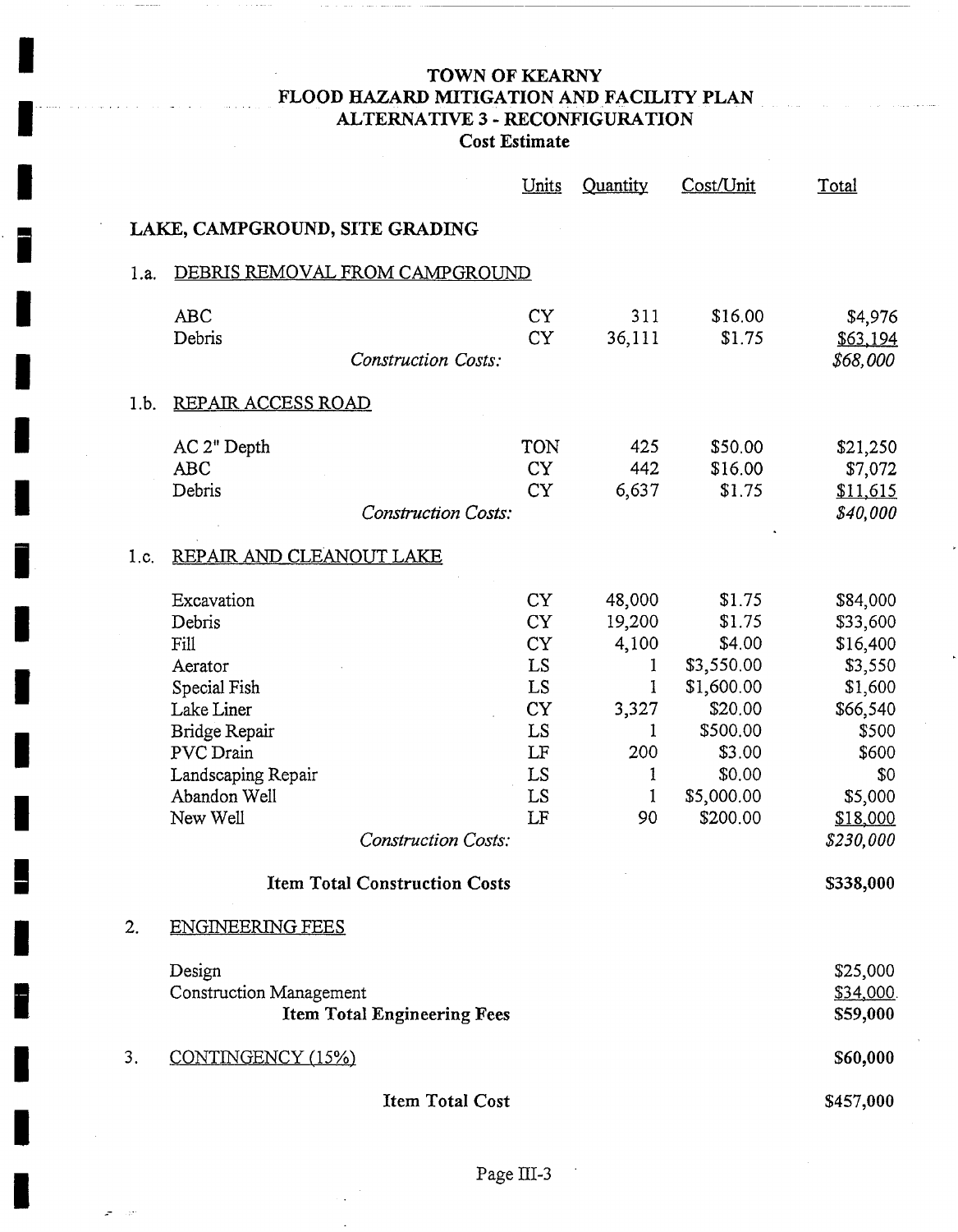# TOWN OF KEARNY FLOOD HAZARD MITIGATION AND FACILITY PLAN ... ALTERNATIVE 3 - RECONFIGURATION **Cost Estimate**

 $\sim$  10  $\pm$  1.

 $\sim$ 

 $\cdots\cdots$ 

بالمستع

|    |                                      | <u>Units</u> | Quantity     | Cost/Unit  | Total     |
|----|--------------------------------------|--------------|--------------|------------|-----------|
|    | <b>AIRPORT</b>                       |              |              |            |           |
| 1. | RUNWAY RECONSTRUCTION                |              |              |            |           |
|    | <b>Excavation and Embankment</b>     | <b>CY</b>    | 41,000       | \$4.00     | \$164,000 |
|    | AC 2"                                | TON          | 2,550        | \$45.00    | \$114,750 |
|    | Prime Coat                           | TON          | 39           | \$250.00   | \$9,750   |
|    | 6" ABC                               | <b>CY</b>    | 4,000        | \$16,00    | \$64,000  |
|    | Chain Link Fence                     | LF           | 5,400        | \$10.50    | \$56,700  |
|    | 24' Double Chain Link Fence          | EA           | ı            | \$1,250.00 | \$1,250   |
|    | Herbicide                            | LS           |              | \$1,200.00 | \$1,200   |
|    | Painting                             | <b>LS</b>    | $\mathbf{1}$ | \$2,700.00 | \$2,700   |
|    | Access Road                          | <b>CY</b>    | 3,225        | \$8,00     | \$25,800  |
|    | <b>Item Total Construction Costs</b> |              |              |            | \$440,000 |
| 2. | <b>ENGINEERING FEES</b>              |              |              |            |           |
|    | <b>Environmental Clearance</b>       |              |              |            | \$0       |
|    | Revise Airport Master Plan           |              |              |            | \$5,000   |
|    | Design                               |              |              |            | \$35,000  |
|    | Construction Administration          |              |              |            | \$44,000  |
|    | <b>Item Total Engineering Fees</b>   |              |              |            | \$84,000  |
| 3. | CONTINGENCY (15%)                    |              |              |            | \$79,000  |
|    | <b>Item Total Cost</b>               |              |              |            | \$603,000 |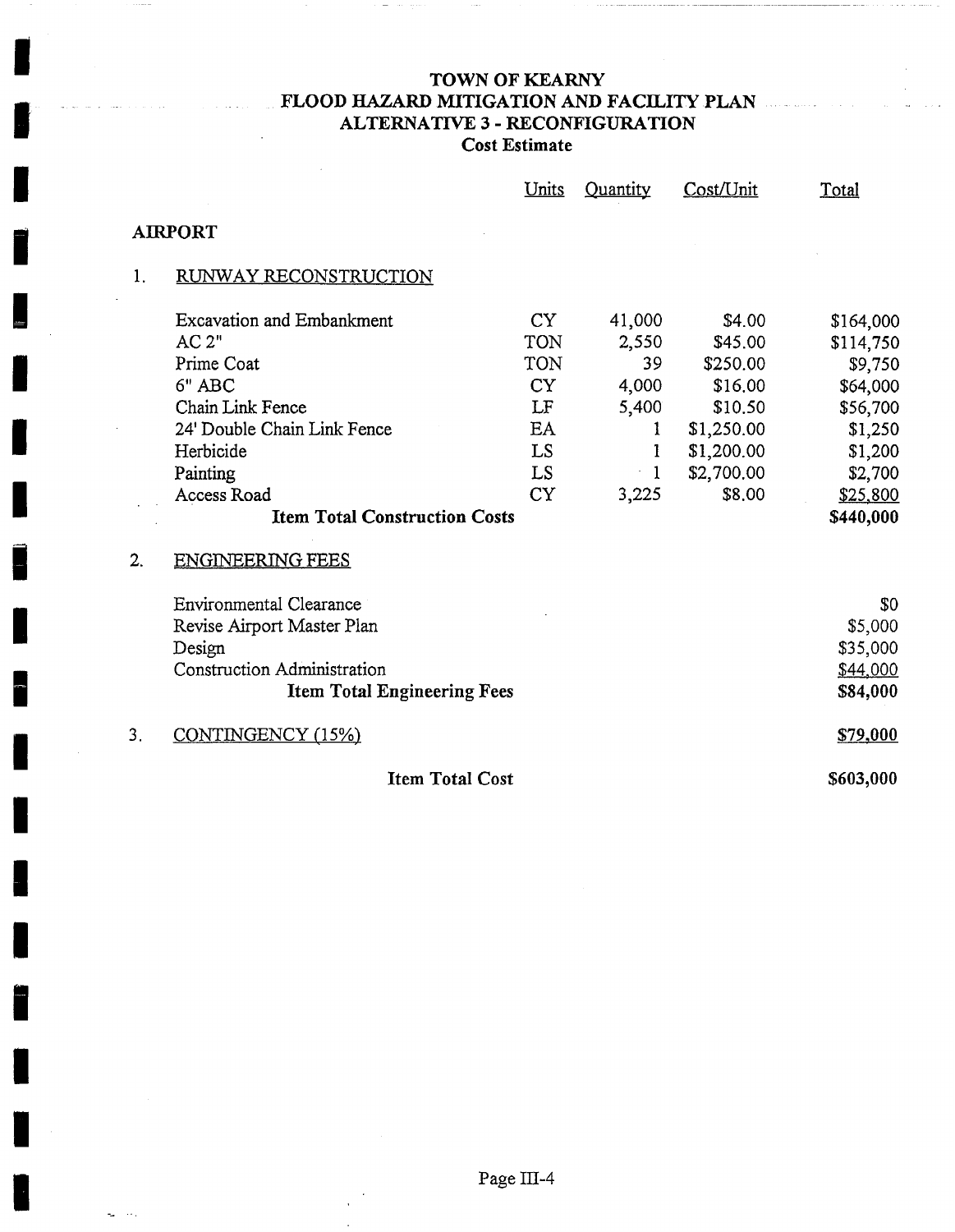# TOWN OF KEARNY FLOOD HAZARD MITIGATION AND FACILITY PLAN ALTERNATIVE 3 - RECONFIGURATION **Cost Estimate**

**!** 

**I** 

I .........

|    |                                      | Units           | Quantity | Cost/Unit  | <u>Total</u> |  |  |
|----|--------------------------------------|-----------------|----------|------------|--------------|--|--|
|    | <b>FLOOD PROTECTION</b>              |                 |          |            |              |  |  |
| 1. | REMOVE FLOOD PROTECTION DIKE         |                 |          |            |              |  |  |
|    | Embankment From Off-site             | CY <sub>1</sub> | 240,000  | \$5.00     | \$1,200,000  |  |  |
|    | Embankment On-site                   | CY              | 100,000  | \$2.00     | \$200,000    |  |  |
|    | Remove Existing Dike                 | <b>CY</b>       | 40,000   | \$1.75     | \$70,000     |  |  |
|    | Rip Rap                              | CY              | 19,500   | \$40.00    | \$780,000    |  |  |
|    | Dike Undertoe                        | <b>CY</b>       | 13,000   | \$8.00     | \$104,000    |  |  |
|    | Retaining Wall                       | CY <sub>1</sub> | 1,400    | \$350.00   | \$490,000    |  |  |
|    | Revegetation (Riparian Mix)          | AC              | 10       | \$2,200.00 | \$22,000     |  |  |
|    | <b>Item Total Construction Costs</b> |                 |          |            | \$2,866,000  |  |  |
| 2. | <b>ENGINEERING FEES</b>              |                 |          |            |              |  |  |
|    | Design                               |                 |          |            | \$60,000     |  |  |
|    | <b>LOMR</b> Documents                |                 |          |            | \$30,000     |  |  |
|    | Construction Administration          |                 |          |            | \$287,000    |  |  |
|    | <b>Item Total Engineering Fees</b>   |                 |          |            | \$377,000    |  |  |
| 3. | CONTINGENCY (15%)                    |                 |          |            | \$486,000    |  |  |
|    | <b>Item Total Cost:</b>              |                 |          |            | \$3,729,000  |  |  |